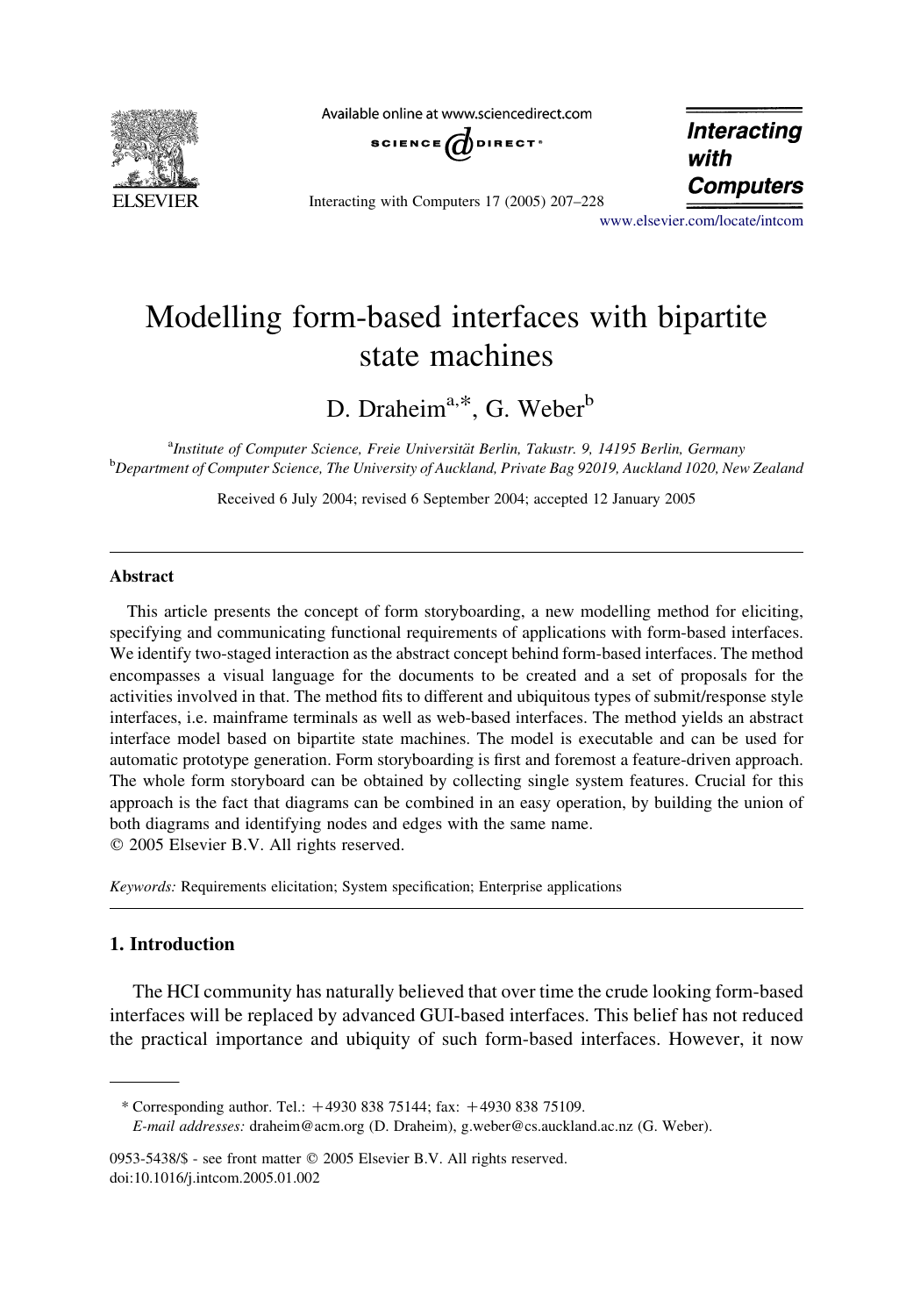seems that many new interface metaphors have been unable to provide real added value to cases, where form-based interfaces are used. The typical usage of a textual input field, e.g. the collection of a new user name, apparently cannot be improved in most cases. Hence the form-based interface seems likely to remain with us in the future.

In this article, we introduce form storyboarding [\(Draheim and Weber, 2003a\)](#page-20-0), a method that is an amalgamation of requirements elicitation, specification, and high-level UI prototyping. Form storyboarding is applicable to systems with form-based interfaces and addresses requirements for business functionality. It is a domain-specific modelling technique that is tailored to the development of enterprise systems. Enterprise systems are a distinct and highly complex class of systems. They are characterized (i) by their pervasive importance, making them mission critical for enterprises, (ii) by their extreme multi-user capability, (iii) by their tolerance of heavy loads, and (iv) by their tight integration with the business processes, which makes every enterprise system installation unique. In short, they are a fascinating yet demanding discipline in software engineering.

On the one hand, classical mainframe architectures like CICS are still in use and are constantly being improved. New vendor-neutral and platform-independent enterprise computing platforms like J2EE have emerged. These technologies are successful because they guarantee maintainable and scalable software system architectures. On the other hand, form-based interfaces have advantages for the self-explanatory character of a system. The difference between temporary input and submission, or 'sending', fits with business semantics: the two classes of interactions correspond both to the work-intensive preparation of a contract by page interaction and the punctual and atomic interactions of the 'serious' kind, such as agreeing to a contract by submission of a form.

Moreover, it is good practice to model functional requirements in a platform independent manner. The structure of the requirements specification should fit to the class of application. This is supported, e.g. by the concepts of the IEEE norm for requirements [\(IEEE, 1993](#page-20-0)), which allows various alternatives for the structure of a requirements specification.

Form storyboarding yields an artifact, the form storyboard, which is a complete description of the system interface. Form storyboarding encourages the requirements engineer to create the basic structure for the functional requirements specification according to the elements of the form storyboard.

In Section 2 of the article, we identify two-staged interaction as the abstract concept behind form-based, submit/response style interfaces. Section 3 proposes modelling submit/response style interfaces with bipartite state transition diagrams. Section 4 introduces the notion of screen diagrams. The screen diagram is intended to introduce the modeller to the notion of submit/response style dialogues in a hands-on fashion. It is especially suited as a starting point for discussing the intended task of the system with the domain expert. The conceptual insights of the screen diagrams will be fully expressed in the form storyboard discussed in Section 5. Section 6 is about dealing with large, 'realsize' web applications. Section 7 provides an outline of the formchart, which is a diagram that is accompanied by a data model and formal dialogue constraints [\(Draheim and Weber,](#page-20-0) [2004b](#page-20-0)). Screen diagrams and form storyboards can be understood as views on an intended final formchart. The forward engineering tool Angie is described in Section 8. Systems generated from the specification language Angie can be considered as simulations of the models proposed in this article. A discussion of related work follows in Section 9,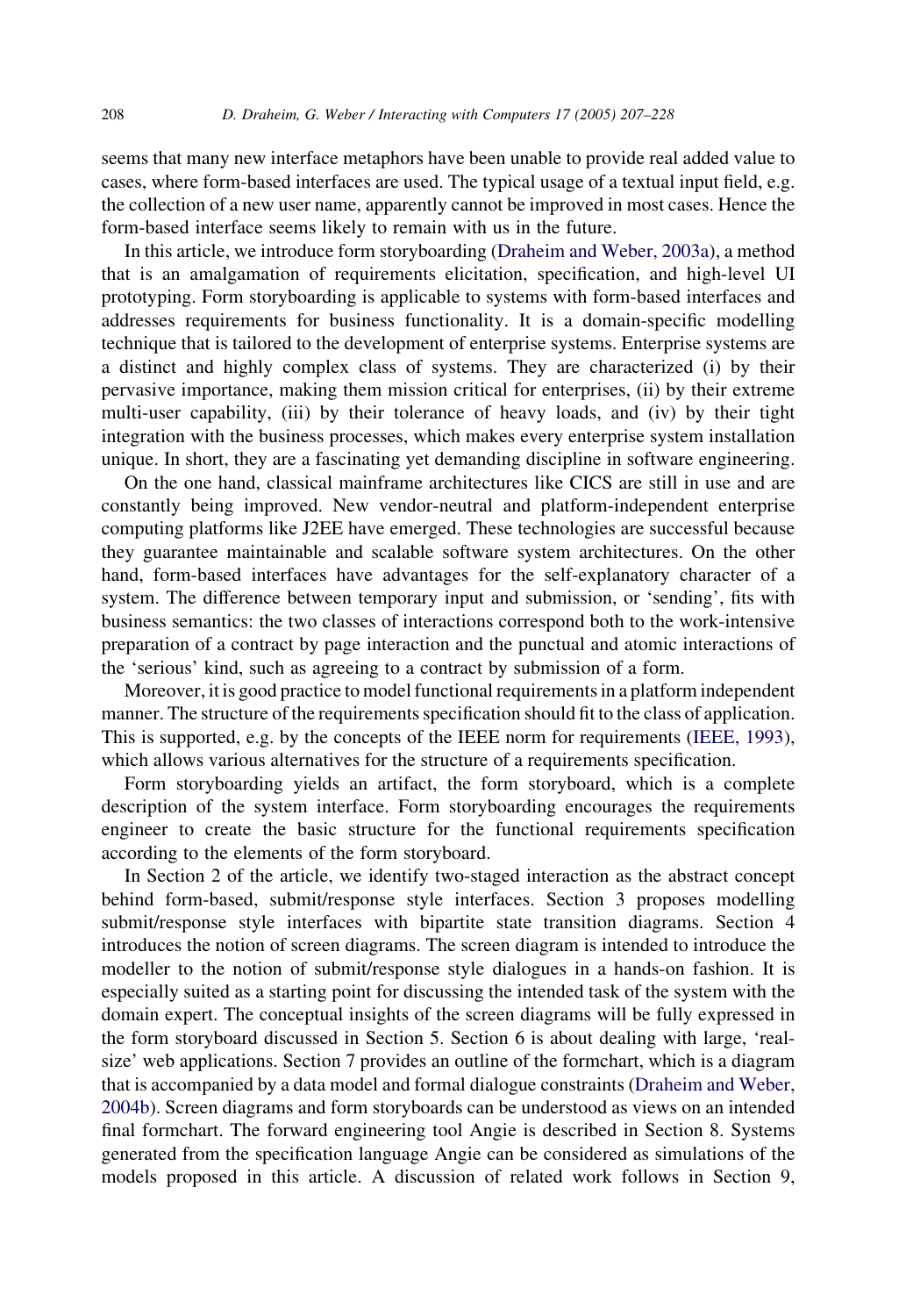especially with respect to the domains of user interface modelling and web application modelling. The article finishes with an outline of further directions in Section 10.

#### 2. Two-staged interaction

Many applications, such as today's enterprise applications, use a particular form-based interface type, which we will call submit/response style. Form-based interfaces collect user input in the style of input forms. Input forms can be understood as a metaphor, namely as a direct translation of paper forms into human-computer interfaces. Input forms are composite structures of input elements. 'Submit/response style interfaces' is our term for form-based interfaces with a special screen update policy. On a submit/response style interface all screen updates have to be triggered by a dedicated user action. The user actively submits data or a query, instead of watching a constantly updated view.

This type of interface is not tied to any specific technology. On the contrary, the same characteristics can be found in many technologies—see Fig. 1, e.g. HTML-based clients, mainframe terminals, even certain parts of GUI-based dialogues; the secondary dialogues in document applications, like the print dialogue, follow this paradigm. An important class of systems of this type is systems with ultra-thin clients. Ultra-thin clients are used for creating an interface tier that does not contain business logic in itself. Ultra-thin clients cache the user interaction on one page in the client layer. Systems with ultra-thin clients



Fig. 1. Examples of ultra-thin client based submit/response style systems.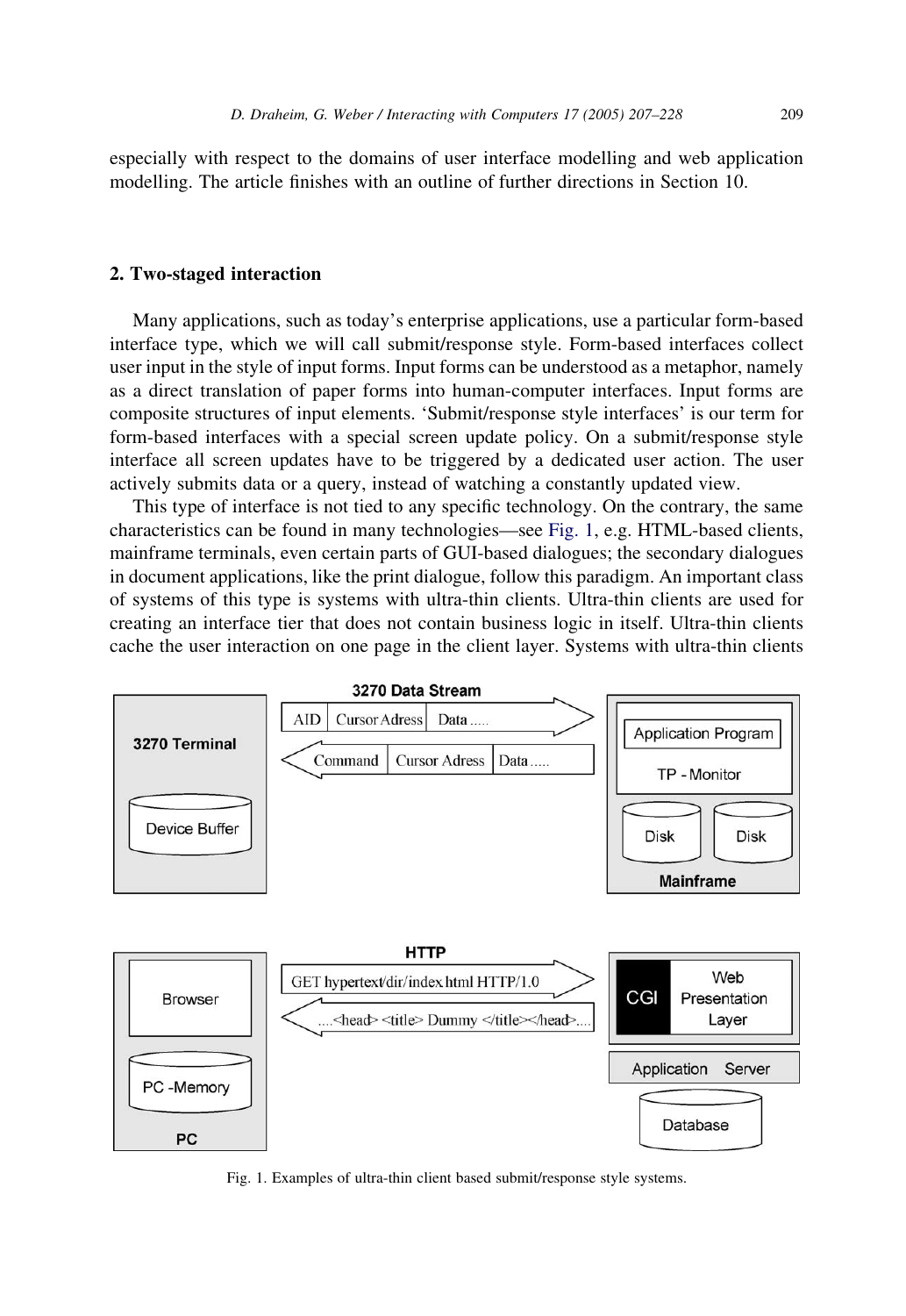are typically multi-user systems. Ultra-thin clients fit neatly into transactional system architectures.

Submit/response style interfaces show one page for each point in time, which offers the user a collection of interaction options. Interaction options are input fields of forms and submit buttons, which trigger a page change. The difference between input fields and submit buttons leads to a strict two-staged interaction paradigm. User interaction is separated into interactions appearing on one page and those that result in a page change. Interaction on one page, called page interaction, consists of filling out input elements, changing the focus between input elements, resetting the form and other interactions. These user interactions are only temporal and do not change the system state. This allows to abstract from page interactions when modelling the complete interface.

On the other hand, page changes do affect the system. Page changes occur when the user either submits a form or clicks a link. Submitting a form is the more general concept; a link can be seen as a form consisting solely in the submit button. If the user triggers a page change, the result of his or her interactions with the respective form is processed by the system, but his or her interaction with other forms on the page is lost.

In submit/response style interfaces, the submission of a form is an operation that has quite precisely the semantics indicated by the paper form metaphor. In computer science terms, the submission can be modelled as a method call ([Draheim and Weber, 2002\)](#page-20-0), namely the submission of an actual parameter list with a method name. The actual parameter list is given by the contents of the input elements, while the method name is best represented by the form title. The form itself can therefore be seen as an editable method call. As a result of a page change, a new page will be presented to the user. This page will contain information and new interaction options for the user, namely new forms. Many concepts in concrete technologies can be subsumed under these concepts. For example in HTML, links can be seen as submit buttons in textual style. If a page contains a list of submit buttons, then the choice of one of these buttons for submission must be seen as an additional input value: a list of submit buttons is equivalent to one submit button combined with a choice list.

Form-like interface layout can be found not only for ultra-thin clients but also in other systems, such as desktop databases typically found in office suites. However, such systems follow a fundamentally different paradigm from submit/response style interfaces. In desktop databases, a form-like input mask is an editable view of persistent data. Once a field is edited, the corresponding field in the persistent data is changed immediately. In general, therefore, there is no need for a submit procedure, instead there is a concept of buttons, where a button is a parameter-free command. These kinds of dialogues perform screen updates in a push style, meaning that the system pushes the new content onto the screen continuously. An early presentation of such a paradigm can be found in ([Hayes,](#page-20-0) [1985](#page-20-0)). In these kinds of user interfaces, forms could also be called views.

# 3. Modelling HCI with bipartite state transition diagrams

The recognition of the two-staged interaction paradigm leads to the following key insight about requirements specification for submit/response style interfaces: there is no need to specify the fine-grained interface behaviour on one page. Page interactions are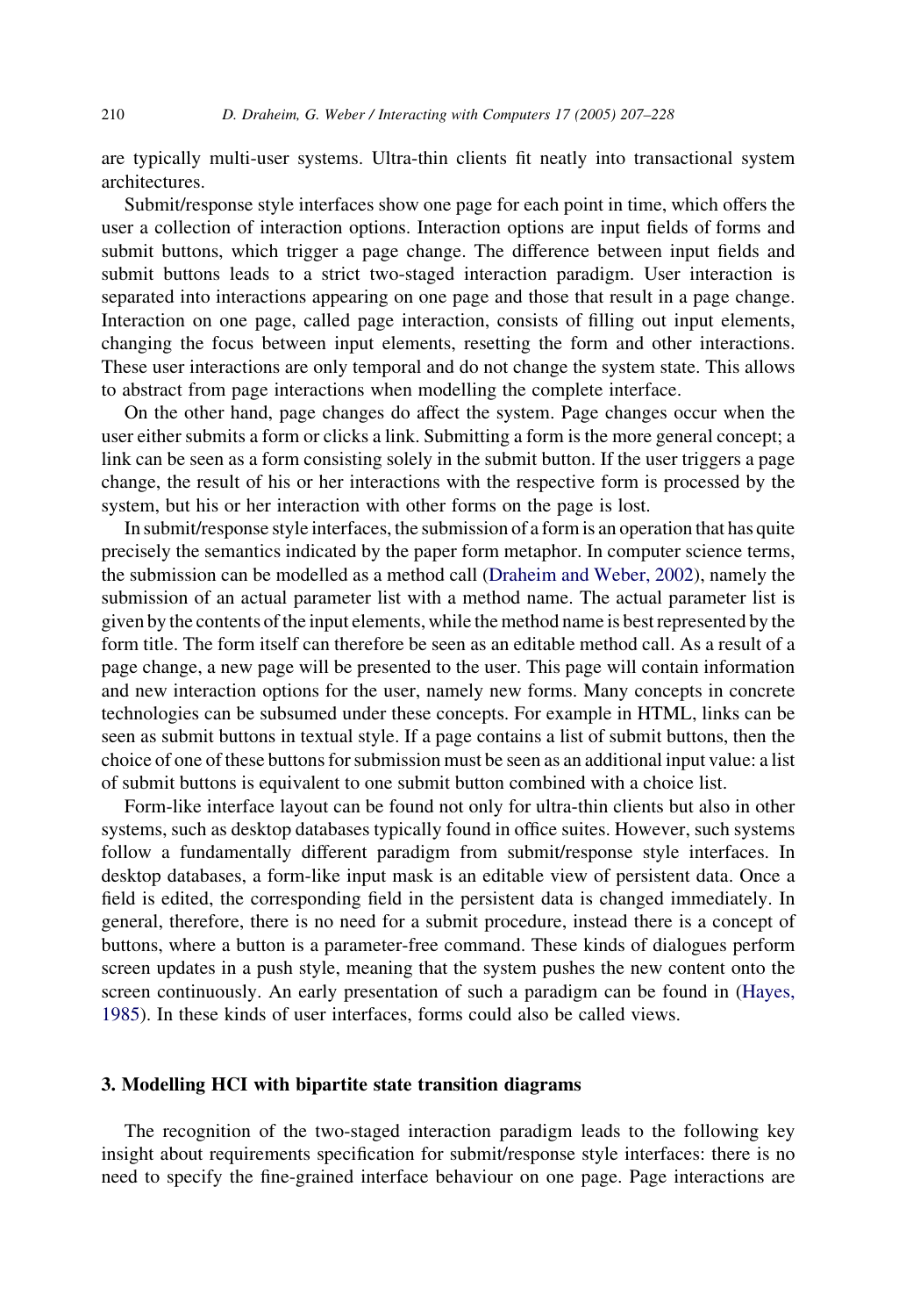well understood and can be offered by a general browser, which is able to interpret a declarative page description and provide a sufficiently powerful standard page interaction paradigm. This explains the success story of concrete technologies like the HTML form concept together with the web browser as a standard ultra-thin client. Hence specifying submit/response style interfaces can be reduced to specifying page changes.

We propose form storyboards, a bipartite extended class of state transition diagrams, tailored to the modelling of submit/response style interfaces. A state transition diagram is a directed labelled graph. The nodes are states of the system and the edges are transitions between the system states. Between two states there can be several edges, distinguished by different labels.

Due to the fact that page interaction is well understood, the main task in modelling the dynamic behaviour of a user interface is the modelling of page changes. From this perspective, the user interface remains in the same state as long as the same page is presented to the user. The state changes whenever the user triggers a page change. This full abstraction from page interactions is the key advance of the proposed method beyond other state transition diagram approaches, which are discussed in Section 4.

In principle, the system can show an infinite set of pages. In order to model the interface as a finite state diagram, one has to identify a finite set of page sets, each representing one page. Take for example a catalogue of an online bookstore. The number of categories is likely to change over time. The favourite model would have only one state in the state transition diagram which represents all categories. The diagram does not model information as to which precise category is shown. The diagram may be allowed to mention that the states chosen for the diagram will often match more or less the finite set of different page implementations.

#### 4. Screen diagrams

Naive screenshot diagrams can be found frequently in practice, showing pages and connections between them. Screenshot diagrams, also called UI prototypes, can have various meanings concerning the connections between pages. In our approach we see pages as states and connections between pages as possible state transitions. We now introduce our notion of page transition diagrams, which we call *screen diagrams*. This diagram type is intended to introduce the modeller to the notion of submit/response style dialogues in a hands-on fashion. It is especially suited as a starting point for the discussion with the domain expert about the intended task of the system. The conceptual insights of the screen diagram will be fully expressed later in the form storyboard.

[Fig. 2](#page-5-0) shows an example screen diagram for an online seminar registration system. The front page shows the students registered so far and contains links to the different interaction options. New students can register themselves. From the homepage, students already registered can change or delete their registration. Each link leads to a new page specific for the chosen option. A screen diagram describes a system as consisting of a finite set of pages, each page offering a finite number of interaction options. A finite description of the interaction options is conceptually preferable to an unspecified potentially infinite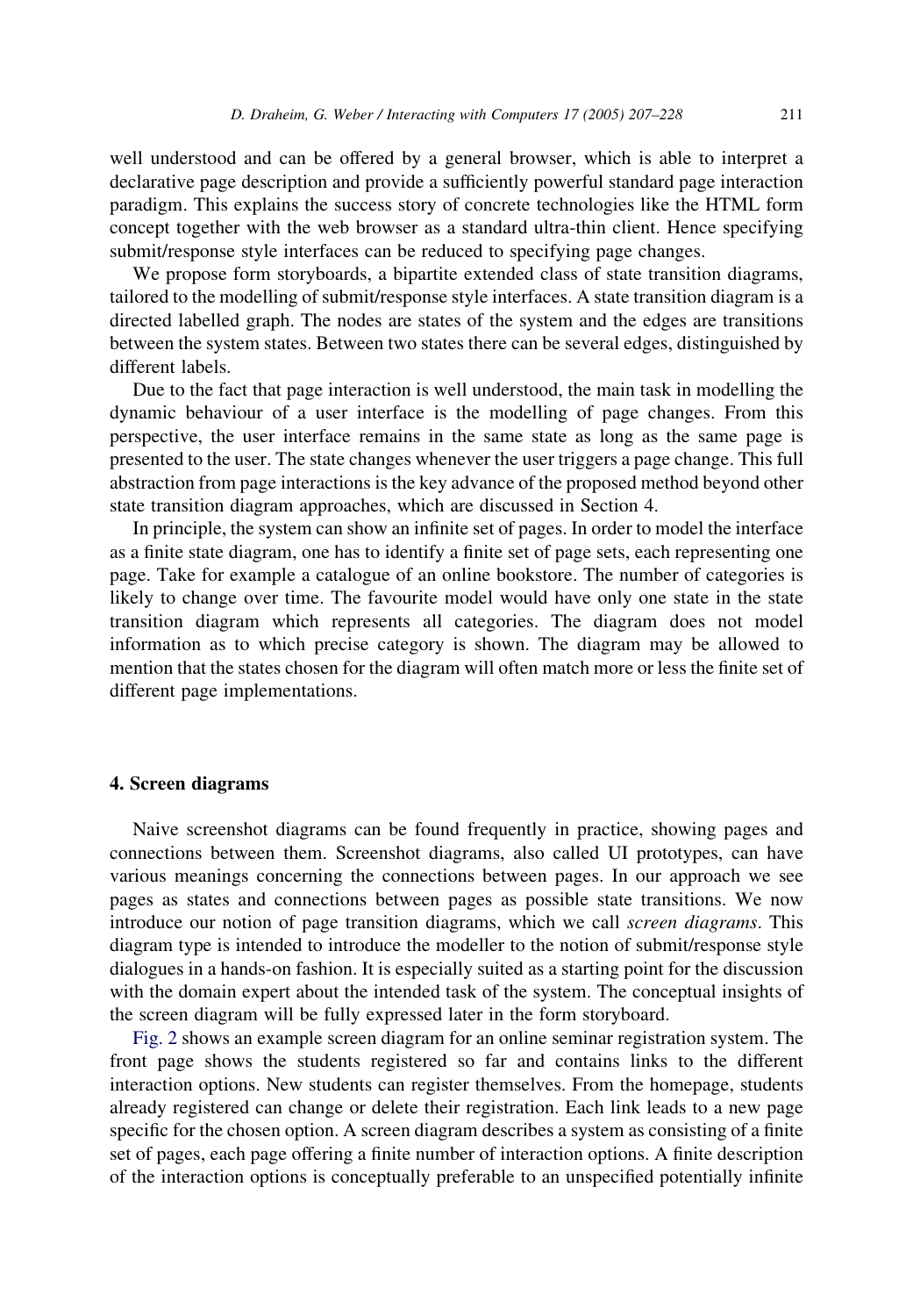<span id="page-5-0"></span>

Fig. 2. Overview of the screens of an online registration system.

description as it is shown by the dashed lines in Fig. 2. All delete options of the list together form a single conceptual delete option.

In screen diagrams, a node shows a single screen and represents a set of states of the system at the same time. The screen diagram is therefore, explicitly identified as a state transition diagram. At this point, we see the impact of the two-staged interaction paradigm: only the page changes are modelled as state transitions in the screen diagram. The page interaction obviously is implicit in each single page prototype. We want to conceive our screen diagram as being executable by a high-level browser. Such a browser is not a technological browser, but an abstract machine executing our specification. The state transition diagram is a coarse-grained state transition since it depicts only page change as state change. This is a major difference in contrast to common user interface modelling with state transitions [\(Wasserman, 1985; Vilain et al., 2000a,b](#page-21-0)), where the finegrained page interaction is modelled.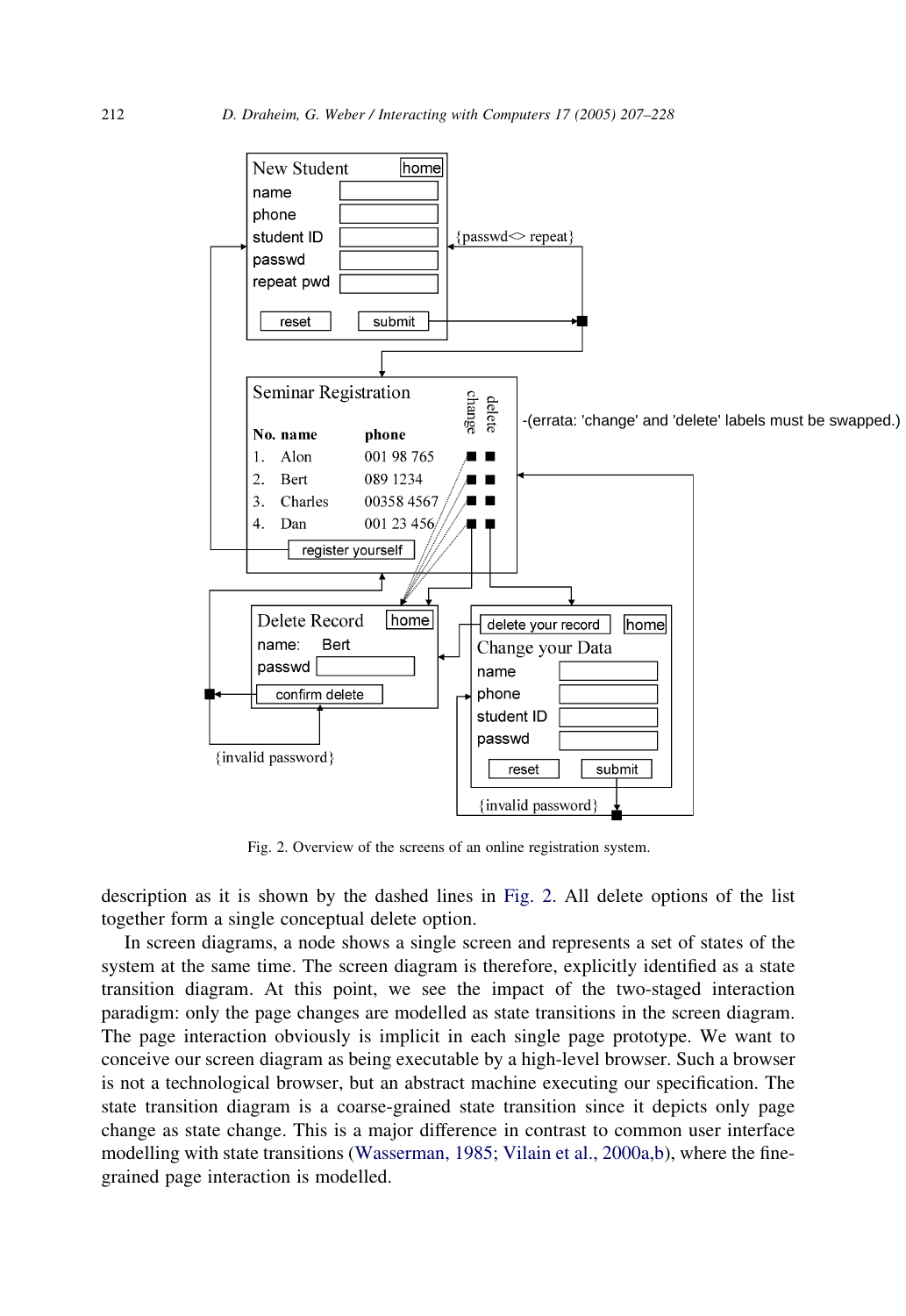But the most crucial observation we have to make, which immediately opens the conceptual path to form storyboards, is the observation that system response may be conditional: a single page change triggered by the user can result in different response pages, depending on the system state. A typical case is that either the regular response page or an error page is shown. Hence screen diagrams as an interface prototype notation also offer conditional transitions. An example is the submission of a registration form in the diagram. The transition has a branching point depicted by a square from which different branches lead to different response pages. These branches are annotated with the conditions under which they occur. How such a system can be still seen as a state transition diagram will be explained in the context of form storyboards (Section 5).

#### 5. Form storyboards

Form storyboards take the understanding of submit/response style applications a step further; in form storyboards the system is seen as a bipartite state transition diagram. The basic structure of form storyboards can be seen in [Fig. 3.](#page-7-0) In this view, the system is alternating between two kinds of states. The first kind of state corresponds to the pages of the system as before. These are called client pages and are depicted by ellipses. The system remains in such a client page state until the user triggers a page change. In that moment, the record with his or her previous input is sent to the system. As one can see in [Fig. 3](#page-7-0), the type of this record is specified within the rectangles depicting the second kind of state. They represent the systems action in response to a page change and are therefore called server actions. The system leaves these states automatically and moves to a new client page.

Form storyboards are designed for communication between domain experts and IT experts. The modelling of the system as a form storyboard brings a number of benefits for modelling, e.g. it fosters the modelling of conditional page transitions. The branching points in the conditional transitions of the screen diagrams are identified with server actions in the form storyboard. The branching transitions are split into transitions going from the client page to the server action and transitions going from the server action to the client pages. The first type of transition is called page/server transition, and the second kind of transition is called server/page transition. Each unconditional transition in the screen diagram which leads from one page to another has to be transformed into two transitions with an intermediate server action.

### 5.1. Typed calls to the system

The bipartite structure of form storyboards clarifies the difference between pages and forms, which can be seen as the motivation for the term 'form storyboard'. Let us consider the page of the example application with title 'Change your Data', which is named *changePage* in the form storyboard. This page is dominated by the form for changing the prefilled personal data. However, the page and the form are different concepts, as can be seen by the fact that the page also offers another option (deleting the record).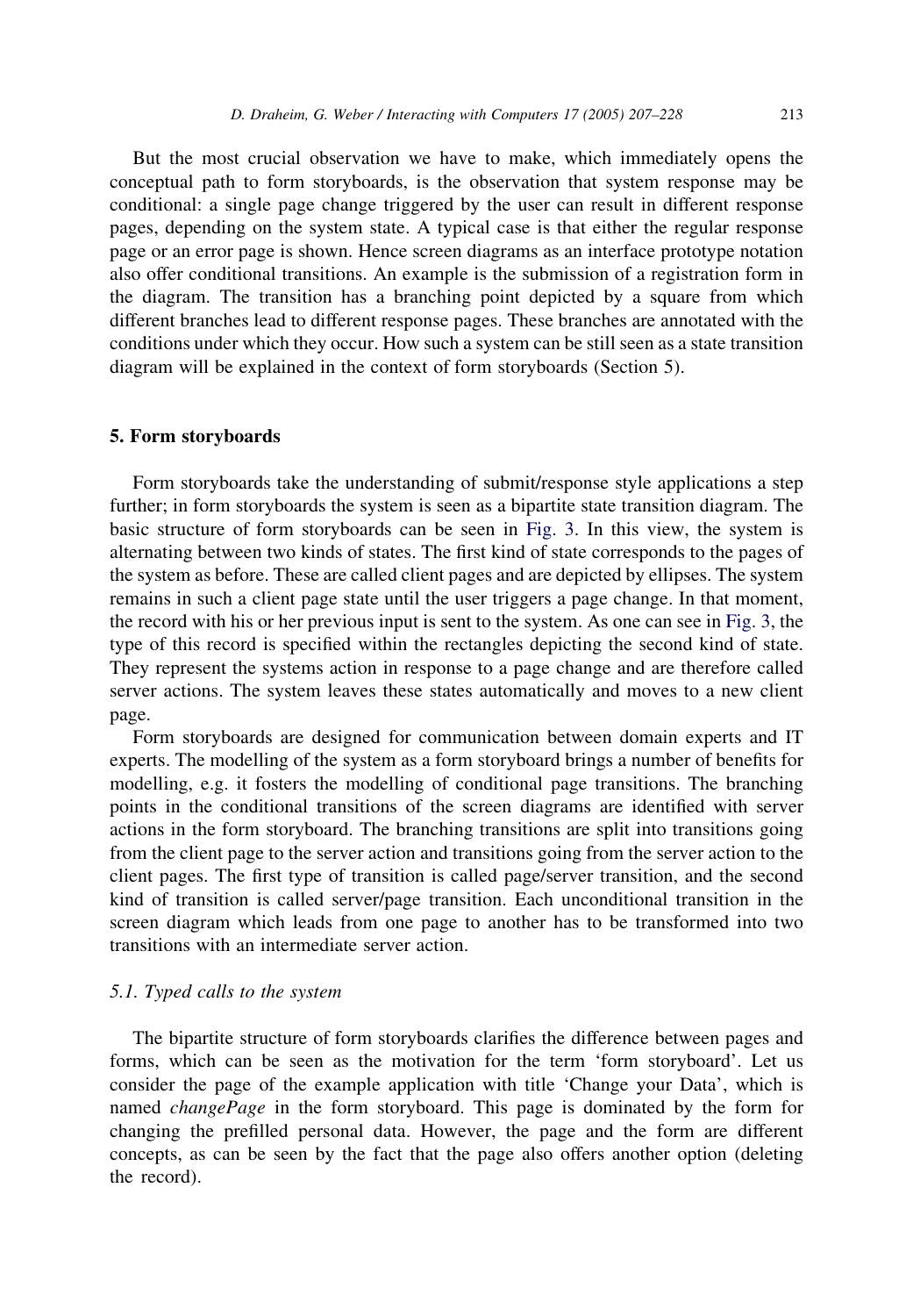<span id="page-7-0"></span>

Fig. 3. Form storyboard for the registration system.

Each client page offers a finite number of interaction options in the conceptual view we have already introduced for screen diagrams. Each interaction option corresponds to a page change.

Page change is seen as the submission of a data record together with a command to the system. Hence page change can be seen as a method call by the user. This method call is editable. Its actual parameters are edited by the kind of interaction, we have called page interaction, either by textual input (also called direct input) or by selecting from a list.

Web technology often uses links to choose a certain parameter. Consider again the main page of our registration system. A member can delete him- or herself by clicking the delete square beside his or her entry. This could be realized by a link. The difference between links and forms however resides on the implementation level of the system. In our method, since it is platform independent, we unify links and forms under the single concept of page change. For example, a group of links is simply selection. The analysis level is not concerned with the technical realization, not even with the layout, i.e. the selection could be realized as a list of links as well as a list of radio buttons or a pull down list. In other words, a list of links is equivalent to a radio button group with a submit button.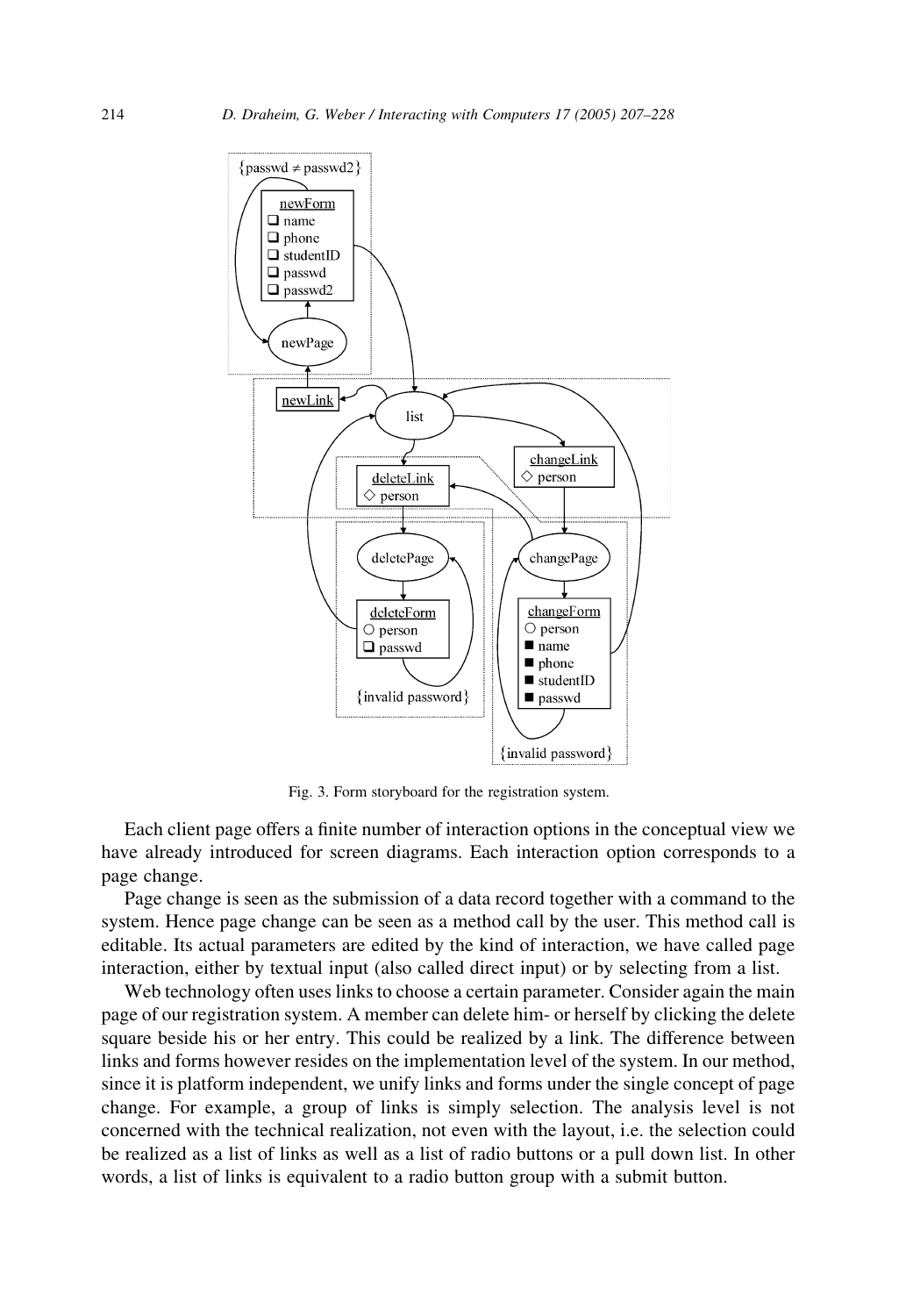As we said earlier, in form-oriented analysis page change is seen as an editable method call. The server action represents the state of method execution. In form, storyboards each server action can have more than one ingoing edge, representing calls from different client pages to the same method. All ingoing edges to the same server action must provide the same parameters. In form storyboards, the parameters of a server action are specified within the square representing the server action. The parameters provided by a form and submitted to a server action are considered as a single record data type which is called the superparameter of the server action.

Page/server transitions represent the submission options that are offered by the page i.e. the forms offered by the page. In order to support form storyboards as a tool for efficient communication with the domain expert, they can be annotated with information about the interaction type used for submitting the form parameters, as shown in [Fig. 3.](#page-7-0) The type of interaction is represented by icons preceding the parameters. These icons explain how the parameter is provided. The rhomb indicates a selection or a link list. The empty square indicates a text input field. The solid square indicates a text input field with default value. The circle indicates a hidden parameter.

The form storyboard hence provides a more abstract view of the system interface than the screen diagram, but can still be seen as an intuitive high-level prototype of the system.

In the form storyboard each client page together with its accessible server actions give a representation of the page with its interaction options, as it is shown by the dashed lines in [Fig. 3](#page-7-0). Therefore, each such sub graph is called a *page image*. Page images can share server actions, as can be seen in the example of the deleteLink server action. This server action is contained in the page image of the main page as well as in the page image of the change dialogue.

A server/page transition indicates that the server action may produce a response page of the addressed type as a result of its action. Therefore, the server/page transitions must be annotated by the condition under which this transition is chosen. These conditions must be either mutually exclusive or ordered. One outgoing transition of a server action may carry no condition; this then represents the default case. In the example the transition from the newForm server action to the home page is the default case and therefore carries no condition. The other server/page transition carries the condition that the password is not retyped correctly.

Form storyboards are labelled directed multigraphs. Two states can be connected by more than one edge in the same direction. In the case of page/server edges, this represents several distinct submission options. An example may be an online shop that has on each page two types of offers: featured articles with in-depth information and an article list with only a short information. The purchase option addresses the same server page, but the modeller wants to distinguish these two classes of purchases.

# 5.2. Patterns for submit/response style systems

Before, we introduce the composition mechanism for form storyboards, we here make some reflections about the overall structure of the system. Our system offers three different interaction strands in the form storyboard, namely for insertion, deletion and change of enrolments. Each of these dialogue strands is shown in a column-like fashion in the form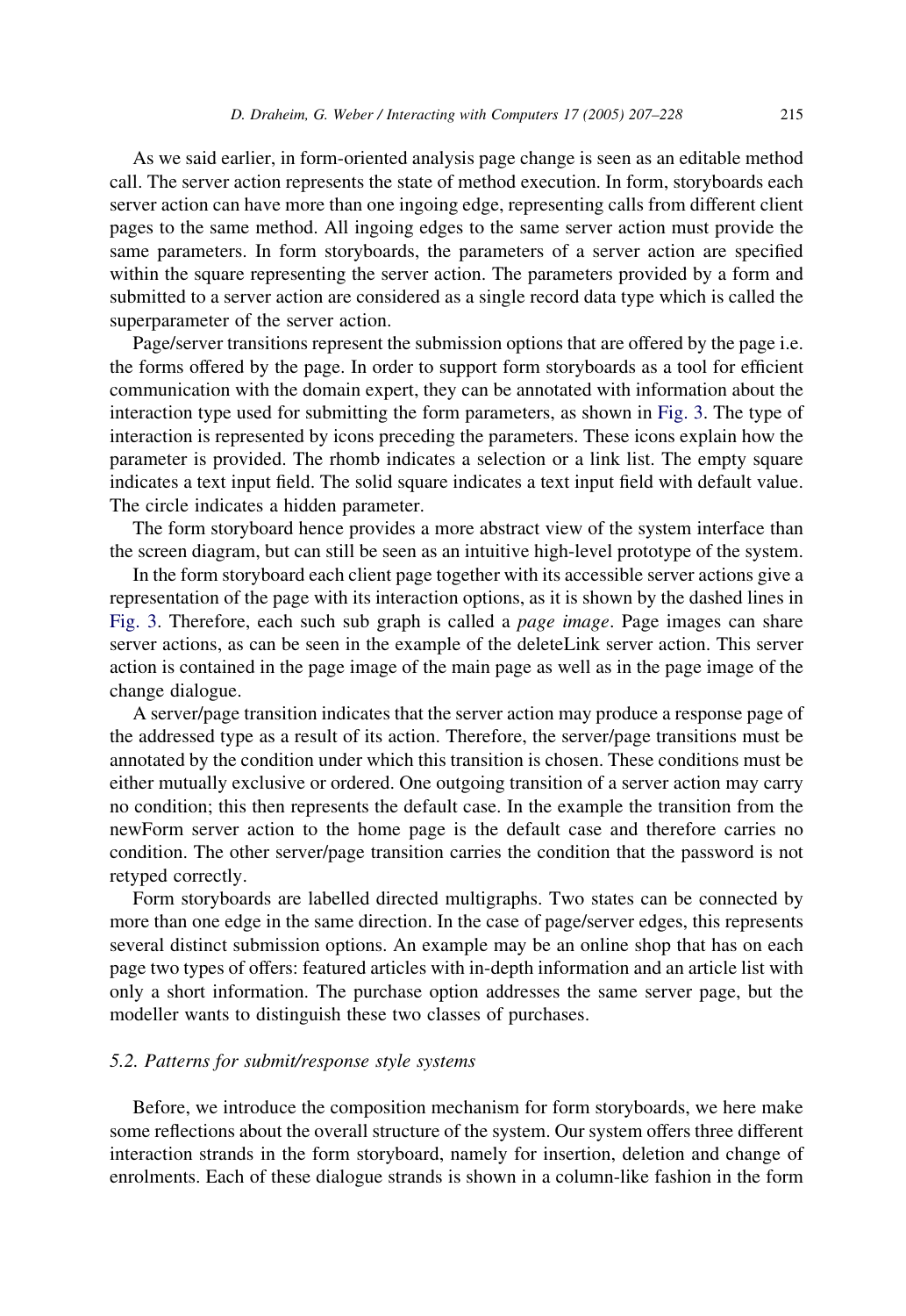storyboard. Furthermore, each of these interaction strands consists of three dialogue states, which with the home page, are connected to an interaction circle. These three interaction strands follow a typical pattern for submit/response style systems, which we call the linkpage-form pattern. This interaction pattern begins with a server action that represents the start of the interaction. In the case of the server action changeLink, the user selects the data record under consideration by choosing his or her own enrolment. The link leads to the page on which the actual interaction is performed. This client page is typically characterized by the fact that it is dominated by a single form. The server action representing this form, therefore is the third dialogue state involved. This pattern is so commonplace, as one can see in our example system, that a special naming convention for the dialogue states is helpful. As the example shows, the naming convention is to take the name of the functionality and to append the role name within the pattern, e.g. changeLink, changePage, changeForm.

This pattern applies for actions which involve two page changes. Simpler interactions can of course use only a single server action for completion, e.g. if a system has a delete function which needs only a single click without confirmation dialogue.

#### 5.3. Communicating form storyboards

Form storyboards are designed for communication and joint development between domain experts and IT professionals. Therefore, they present a self-contained system view comparable to screen diagrams. At the same time they achieve a much higher level of abstraction than screen diagrams. Nevertheless they may be easily communicated with the domain expert.

The client submit/response style metaphor is fundamentally different from other wellknown UI metaphors, like the desktop metaphor. The submit/response style metaphor implies a precise semantics of user interaction as outlined before: page interaction is volatile, while page change is data transmission and changes the system state. On the other hand, desktop, a.k.a. direct manipulation, metaphors give only a vague analogy and no precise semantics, e.g.: does drag and drop mean 'copy' or 'move'? Domain experts understand completely the concept of paper forms. Since paper forms can be translated precisely into system functionality, domain experts can give precise semantics for ultrathin clients. Therefore, form storyboarding encourages domain experts and requirements engineers to discuss system features along the submit/response style metaphor, and the properties are depicted as form storyboard sub-diagrams by the requirements engineer. The requirements engineer does not have to translate the semantic concepts of the domain expert into the semantics of form storyboarding. Instead, he or she only has to mediate the notational questions. Therefore, form storyboarding has no mismatch between the domain experts' view and the specification documents.

# 6. Model composition

Models quickly become large. A way to partition a model is needed to manage its complexity and to communicate with colleagues. We will propose a simple yet powerful composition mechanism called form storyboard union for this purpose. Form storyboard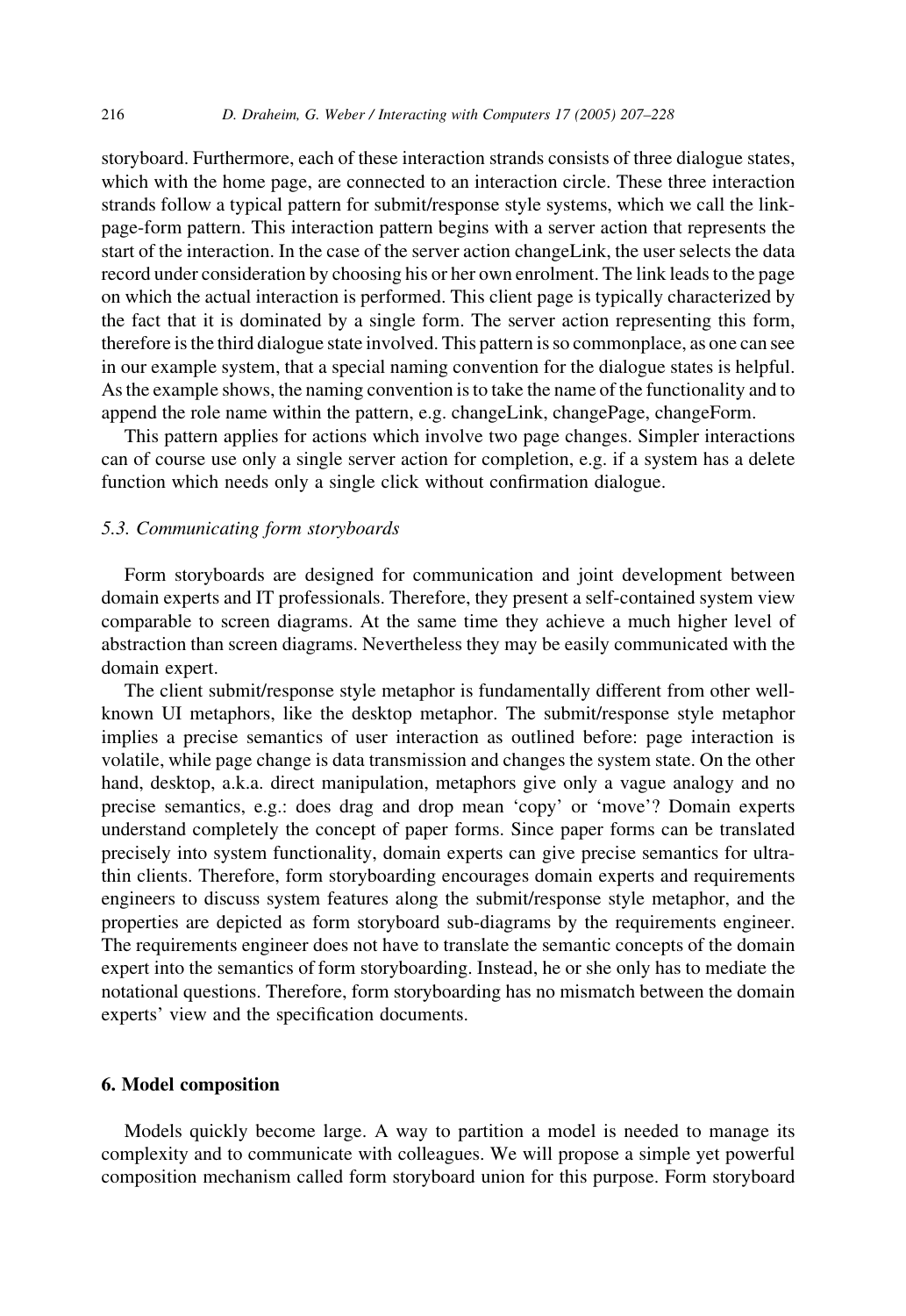<span id="page-10-0"></span>union allows the composition of the complete system form storyboard from partial descriptions of the system called sub-storyboards. A sub-storyboard is an explicitly-named form storyboard that describes a part of the system. The graph underlying a form storyboard is a directed labelled multigraph, and the composition mechanism for form storyboards is basically graph union. If two form storyboards are combined into a new resulting form storyboard, the node and edge sets are united. Nodes of same name are identified, as are edges between the same nodes of the same name. The composition of sub-storyboards is shown in Fig. 4. Composing form storyboards by union fosters the viewpoint that one is interested in the complete model only. The information given by decomposition and naming of sub-storyboards is merely information for the purpose of managing and communicating the storyboard.

Form storyboard union is a sufficiently powerful mechanism for composition, despite its simple semantics. All documents are form storyboards that are understood as subdiagrams of the complete diagram. A sub-storyboard contains a small subset of the form



Fig. 4. Feature composition.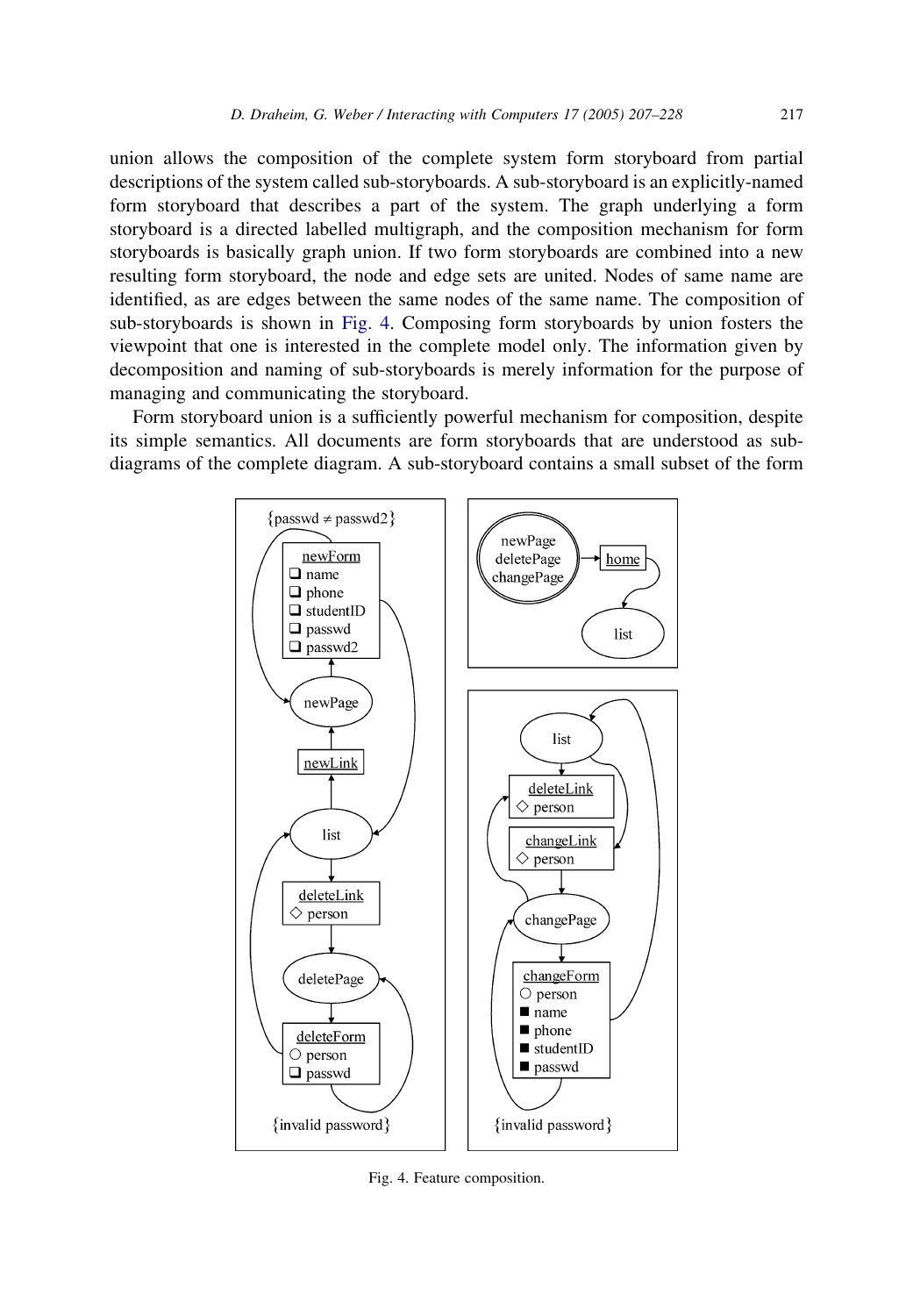storyboard relating to a special system aspect, system feature, or requirement. The domain expert or requirements engineer can denote every subset of the system interface as a single feature in a separate diagram. Even unconnected parts of the form storyboard can be placed in the same diagram if they are received as expressing the same feature.

Storyboard decomposition can be used to introduce a whole-to-part relationship between sub-storyboards. Such a hierarchical decomposition should adhere to certain natural soundness criteria; that is, there should be no model element in one of the substoryboards that is not present in the whole storyboard. Decomposition can also be used to represent a refinement step or the result of a generalization or specialization.

The modelling of menu-like options is another important case of model decomposition. Menu-like options are interaction options, which are offered on many, perhaps even all, pages. A new notation element for this purpose is the state set that is depicted by a doublelined state icon. It is annotated by a list of state names and serves as shorthand notation for these states. An edge between two state sets of, say,  $m$  client pages and  $n$  server actions represents the complete graph  $K_{m,n}$  between the elements of the state sets. In [Fig. 4](#page-10-0) we use the state set notation to give a terse description of the fact that a link to the home page is contained on all pages except the home page itself.

Form storyboarding is not tightly coupled to a specific process for requirements elicitation. Instead it offers proposals for activities which in themselves increase the quality of the requirements specification. It is a feature-driven approach, not a use-casedriven approach. The complete form storyboard is gained by collecting all features of the system. Use cases, defined as typical usages of the system, may be used as heuristics for finding features, but are not required. In form storyboards, the basic flow and the alternative flows of a use case correspond to paths in the diagram. The complete diagram can be considered as the compact notation of the set of all use cases. In the form storyboarding approach every use case is a sub-storyboard. The activities relate to the validation of found features, and to the local systematic search for features. Form storyboarding starts with the development of a number of feature artifacts. The features to be depicted can be gained in various ways, e.g. during brainstorming or by reverse engineering of legacy systems. Each feature can be discussed in its form storyboard notation. Once informal search for new features is completed, the systematic search for features is started. Each single activity is a local search on a single node in the form storyboard. The participants of the requirements process check for a single node, whether the outgoing edges represent exactly the desired interaction options or not, and check the server response to these options. If the completeness of the description is assured, the node may be marked as complete. Global completeness can be assured eventually by traversing the form storyboard.

#### 7. Formcharts and dialogue constraints

The diagrams presented in this article are integrated with form-oriented analysis, a holistic approach for engineering form-based, submit/response-style systems. The approach encompasses screen diagrams, form storyboards and formcharts ([Draheim](#page-20-0) [and Weber, 2003b](#page-20-0)). The form storyboard already expresses the key elements of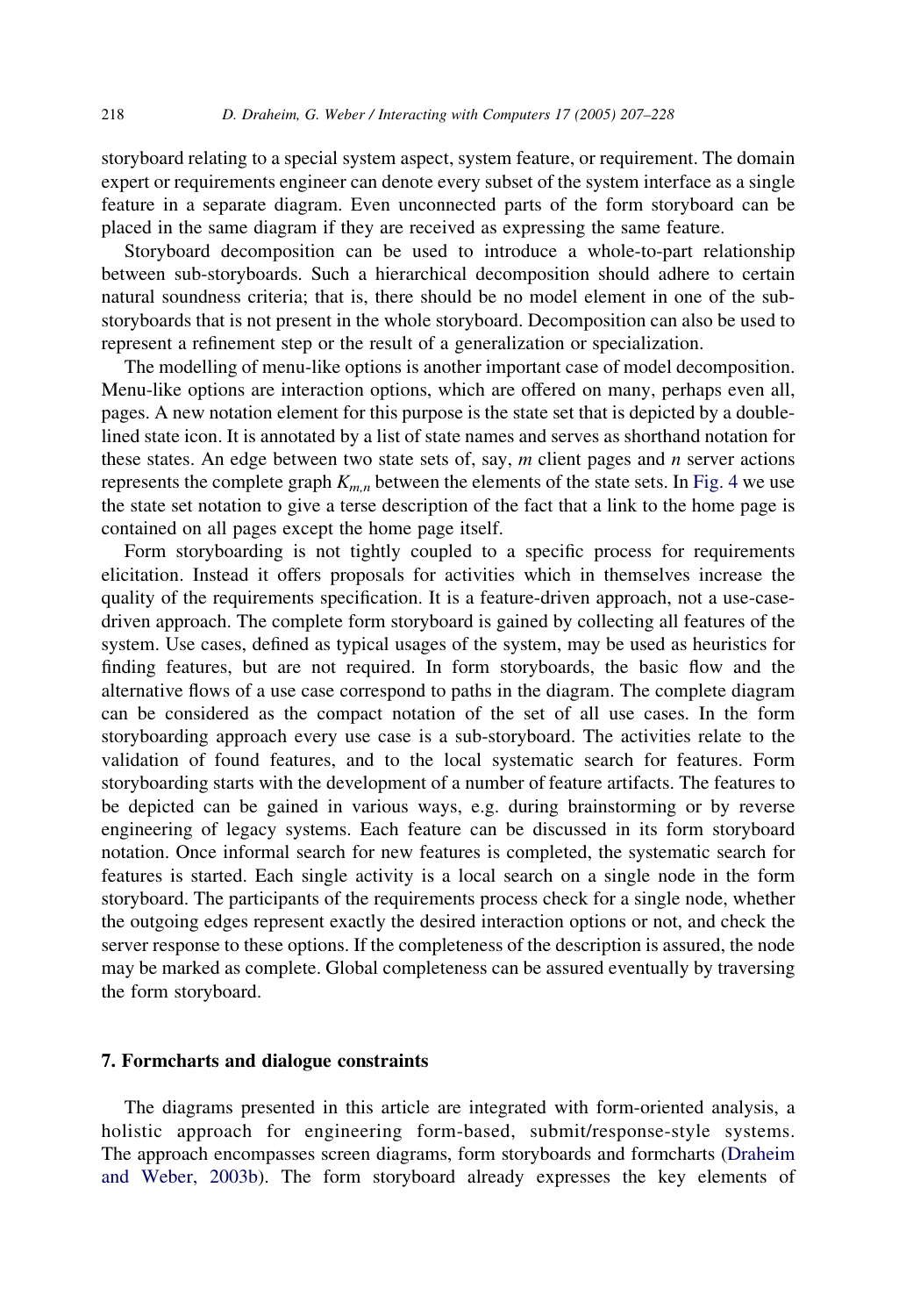the submit/response paradigm. The formchart then has to make the analysis model amenable to formal constraint writing and coupling to the data model.

Screen diagrams offer a natural conceptual basis for modelling submit/response-style software systems. Form storyboards are designed with respect to informal communication between domain experts and system analysts. Formcharts are used for rigorous software system specification. We explain formcharts in this article because formcharts implicitly define the semantics of form storyboards and screen diagrams. Once the semantics of formcharts are rigorously defined, form storyboards and screen diagrams can be considered as informal views on an intended formchart. While form storyboards address communication between domain experts and IT experts, formcharts can foster the communication between interface designers and software developers, i.e. they can be used to mitigate the HCI-SE design problem ([Benyon and Macaulay, 2002](#page-19-0)).

The formchart is accompanied by other diagrams, first the information model of the data and second the user message model. Furthermore, a textual document containing formal constraints has to be seen as attachment to the formchart. Again server actions are depicted as rectangles and client pages are depicted as ellipses. In the formchart only the names of the states and transitions appear. Hence the formchart does not contain the signatures of the server actions as they are depicted in the form storyboard. Instead, the signatures are contained in the second new artifact type, the user message model. The user message model contains types and is therefore, a class diagram in the terms of modern modelling languages like the UML. However, the user message model types are a special kind of data type, namely algebraic data types. Instances of these types are immutable values. The types can have structure, but only a hierarchical structure, namely composition. They represent sent messages, comparable to written and sent documents. Remaining in that metaphor, once you have sent a letter the content is unchangeable. In the user message model there must be a message type for each formchart state. The message represents the signature of the state of same name. Each time this state is entered, a new message of this type has to be provided. We have already encountered signatures of server actions in the form storyboard, but in the formchart we also specify signatures for the client pages. These client page signatures represent the information shown on the page. The page content is immutable. A page shows the same content until the user triggers a page change and therefore gets a new page, although possibly from the same type. Page interaction, i.e. user input in forms, is not considered a change of the page content, but preparation of a new message. The fact that now the user message model contains the information shown on pages as well as the information sent back to the system as part of a page change is important with respect to the specification of so-called dialogue constraints.

Indeed one of the main advantages of formcharts is that they allow more elaborate constraint writing than the form storyboard. For example, an appropriate extension of OCL can be used for the purpose of constraint writing. Transitions from client pages to server actions, page/server transitions for short, host constraints for expressing enabling conditions and client output constraints. An enabling condition specifies the circumstances under which this transition is enabled, possibly depending on the current use case (more precisely, the current dialogue history). Data submitted from a client page is constrained by a client output constraint. Server actions host server input constraints. They are server action preconditions in an incompletely specified system. Transitions from server actions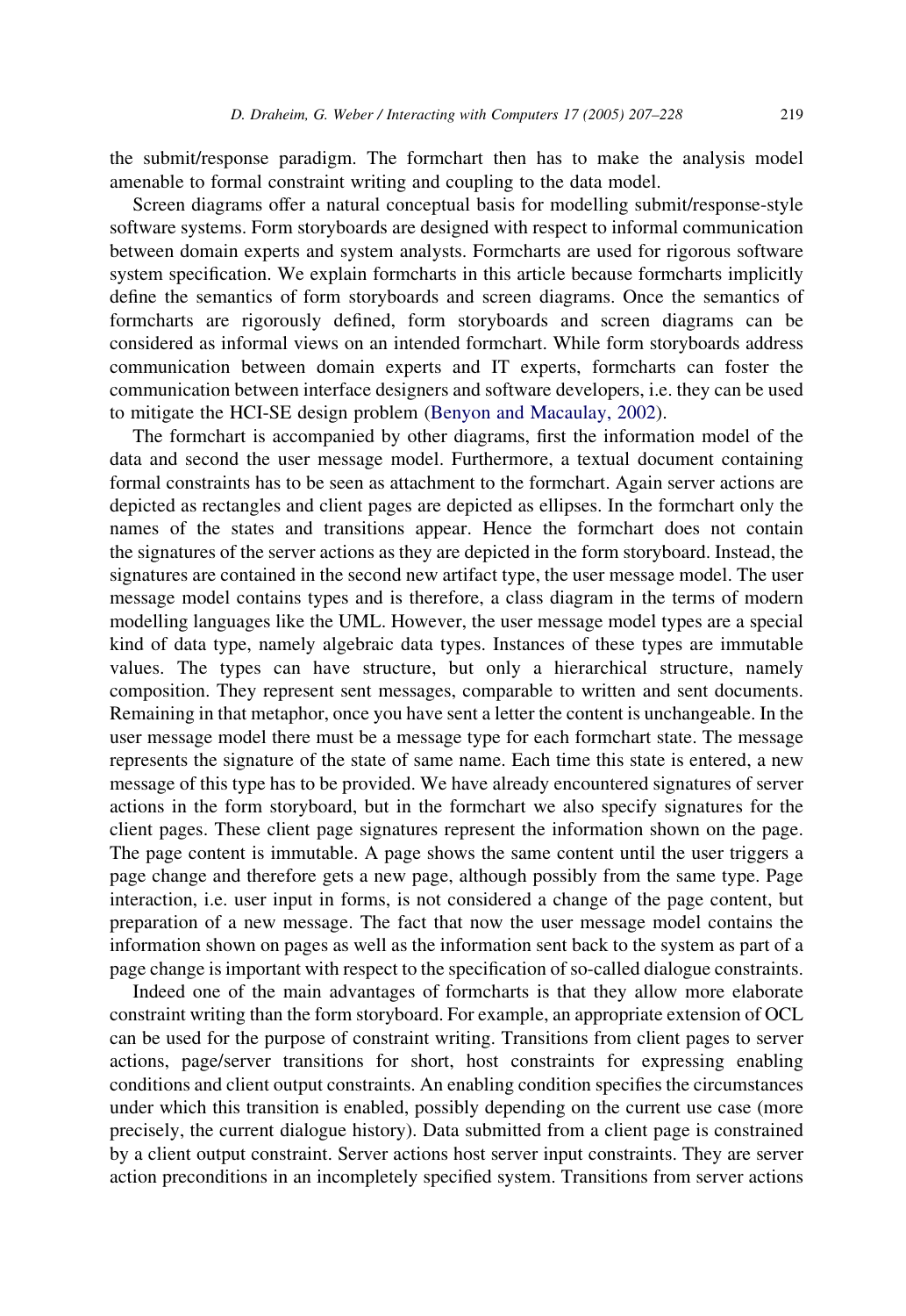to client pages host flow conditions and server output constraints. The flow conditions specify which of several outgoing transitions is actually chosen. The server output constraint determines which information is presented on the client page that follows in the sequel.

In ([Weber, 2002\)](#page-21-0) rigorous semantics have been given to formcharts by means of a combined metamodelling and framework approach. The concept of state history diagrams has been introduced for this purpose. State history diagrams are a semantic unification of class diagrams and state transition diagrams; in fact they are a restriction of class diagrams. They can be used in many circumstances in analysis as well as design. They are especially favourable in cases, where we model a system by a finite state machine in order to capture a specific aspect, while the system as a whole is modelled by a class diagram as well. Such models are very widespread. Submit/response style interaction is a very important instance. Other examples include the state of processes in operating systems or the life cycle of components in application servers.

#### 8. The forward engineering tool Angie

Angie [\(Draheim and Weber, 2004a](#page-20-0)) is a language and tool for the type-safe specification of web presentation layers and the subsequent generation of an executable interface prototype. A textual description of this system as a form storyboard can be directly expressed in Angie, and then automatically mapped onto a system structure in compliance with currently discussed web design patterns like the Model 2 architecture.

The Angie tool forms a bridge between the specification and implementation levels. Web interaction based on HTML-forms is untyped. In many common Web presentation frameworks this leaves the programmer with a considerable number of tasks like type conversion, which are, moreover, error prone. Angie frees the programmer from these tasks by introducing a clean abstraction layer and offering a generator tool based on this abstraction layer. A description of a web interface in the Angie language is independent from particular target languages or even particular frameworks for this architecture. Angie focuses on the principles of the HTML interaction model itself, not the platform for generating dynamic HTML.

In the language called Angie, each Servlet or JSP is seen as a method with the form parameters as parameter list. Such a method is called a dialogue method. Each result page offers the user the choice between different calls to dialogue methods as the next step in the dialogue. Dialogue methods can be called by links or forms. Forms can be seen as editable method calls offered to the user. The syntax of these declarations is derived from the Java method syntax. The Angie compiler performs static type checking on this specification and the code generator generates JSP templates, containing protected regions. Each dialogue method has a fixed parameter set. The type checking requires that the signatures of method definition and invocation match, i.e. that the parameter lists match and that the single parameters have the same type. In the body of Angie's method construct, the programmer has to specify all links and forms which will be offered by the result page of this method. Since links and forms enable calls to dialogue methods, link and form declarations resemble method calls. They start with the keywords 'link' or 'form', they obtain a label,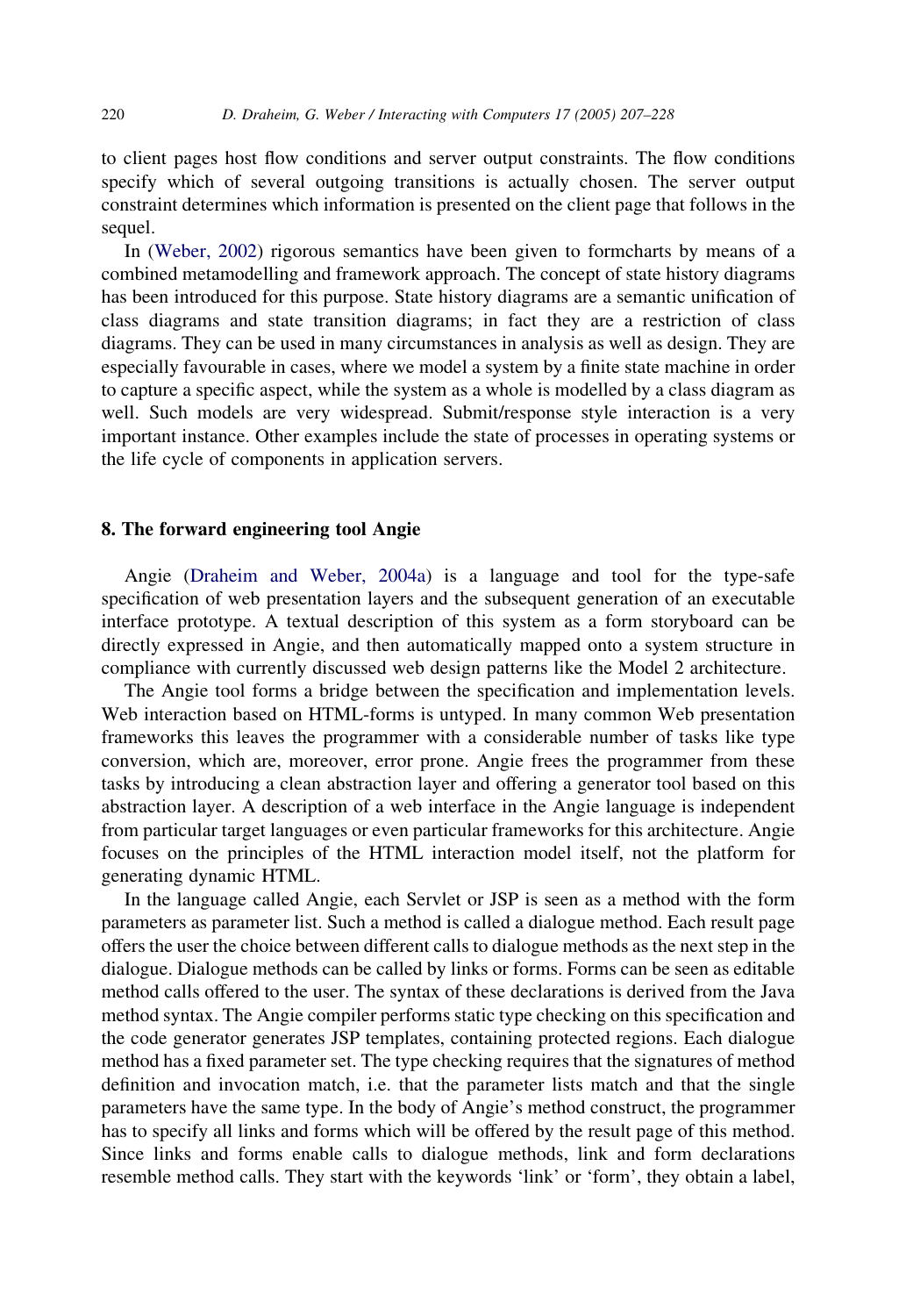which enables references to them, and finally they receive a method call syntax, e.g.

```
link myLabel calls myGroup.myMethod(myActPar1,..,myActParN)
form myLabel calls myMethod(
                      WIDGET1 myActPar1, .., WIDGETN myActParN
                    \lambda
```
For links, the actual parameters are names of variables. Angie generates a protected region in which variables with these names are accessible (the declaration is placed in front of the protected region). The custom code should assign values to these variables. In the code subsequent to the protected region, these variables are used to construct an appropriate HTML-link code. In form declarations each actual parameter is a pair of the widget type that will be generated and a variable name. The values of these variables are used to provide the default values within the widgets. These link or form declarations serve as specifications of the possible next actions the user can take.

Angie offers two method modifiers, 'action' and 'page', which qualify the respective method as corresponding to a server action or client page. A page method must call only action methods, and only via link or form declarations. An action method must call only page methods, and only via redirect declarations. The Angie tool checks whether the specification complies with the given rules and whether all methods have a modifier.

The Angie tool checks whether all calls to methods have correct parameter sets. This is important especially for forms. Here the tool checks whether the widgets chosen in each actual parameter matches the type of the corresponding formal parameter. It checks syntactically whether every action calls only page targets via redirect declarations and whether every page calls only action targets via link or form declarations. This check is performed on the syntax level, i.e. the rules are encoded in the syntax used by the tool.

For correct input, the Angie generator produces the output code. For each method, it produces one Java Server Page with the same name. Within that JSP it produces code that performs runtime type checking of whether the method has been called with correct parameters, and converts the parameters to local variables with the same name as the formal parameters in the Angie file. Subsequently, it creates a protected region, which can be used as method body for the Java code. For every link or form declaration in the Angie method body it creates HTML code, giving a form or link, which offers a correct call to the corresponding method. Within that HTML code, the Angie tool again creates protected regions for each HTML parameter, defining where to insert Java code, which produces actual parameters. Similarly, it creates redirect directives for the redirect declarations in the method body. The Angie tool produces comments, structuring the generated code.

We now give a part of the Angie code for the running example, the seminar registration system. The code specifies the home page and the change sub-dialogue. The sub-dialogues for deleting and for new entries are similar; we see the calls to their methods on the homepage, for example. The example shows also the usage of the menu construct. This construct may contain link and form declarations, which will be included on every indicated page. It is used to realize the back link in the example.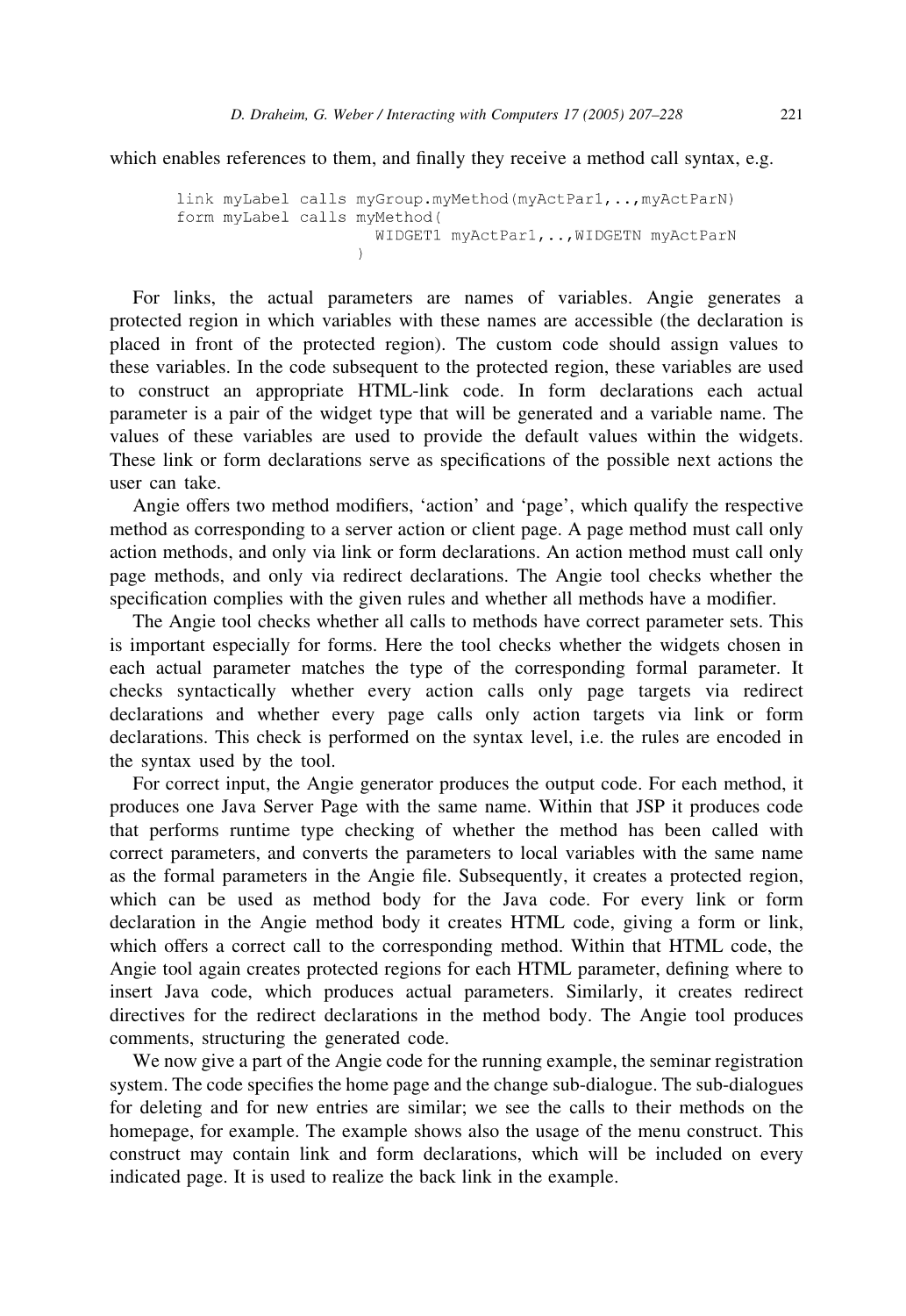```
menu newPage, deletePage, changePage {
   link home calls home()
\mathcal{E}action home() { }redirect list()
\mathcal{E}page list() {
     link delete calls deleteLink(person)
  or link change calls changeLink (person)
  or link new
               calls newLink()
þ
action changeLink(int selected) {
     redirect changePage(selected)
\mathcal{E}page changePage(Person person) {
     link delete calls deleteLink (person)
  or form submit calls changeForm (HIDDEN
                                                person,
                                     TEXTFIELD name,
                                     TEXTFIELD phone,
                                     TEXTFIELD studentID,
                                     PASSWORD passwd)
\mathcal{E}action changeForm(int person, String name, String phone,
                   int studentID, Password passwd) {
     redirect changePage(person)
  or redirect list()
\overline{\ }
```
Angie can be seen as the counterpart of JSPick [\(Draheim et al., 2003](#page-20-0)), which is a design recovery tool ([Chikofsky and Cross, 1990](#page-20-0)) for Java Server Pages based web presentation layers. JSPick generates high-level system descriptions in an Angie dialect.

# 9. Related work

User interface modelling has become a recognized area of research with the advent of graphical user interfaces. A major milestone in the research on user interface modelling is the Seeheim Model (Pfaff and Günther, 1985), which defines a reference architecture for User Interface Management Systems (UIMS). State transition diagrams have been used for a long time in user interface specification [\(Parnas, 1969](#page-21-0)), partly with the objective of user interface generation [\(da Silva, 2000\)](#page-20-0). Our approach is distinguished from the elaborate approaches ([Green, 1987; Jacob, 1983; Wasserman, 1979, 1985; Horrocks, 1999\)](#page-20-0) through:

- $\Box$  the identification of the two-staged interaction paradigm: page interaction and page change;
- $\Box$  the identification of the bipartite structure and the fundamental differences between server states and page states.

The two-staged interaction paradigm allows abstraction from fine-grained page interactions, which are well understood and can be offered by a standard tool, the browser. Hence for submit/response style interfaces, the named other state transition diagram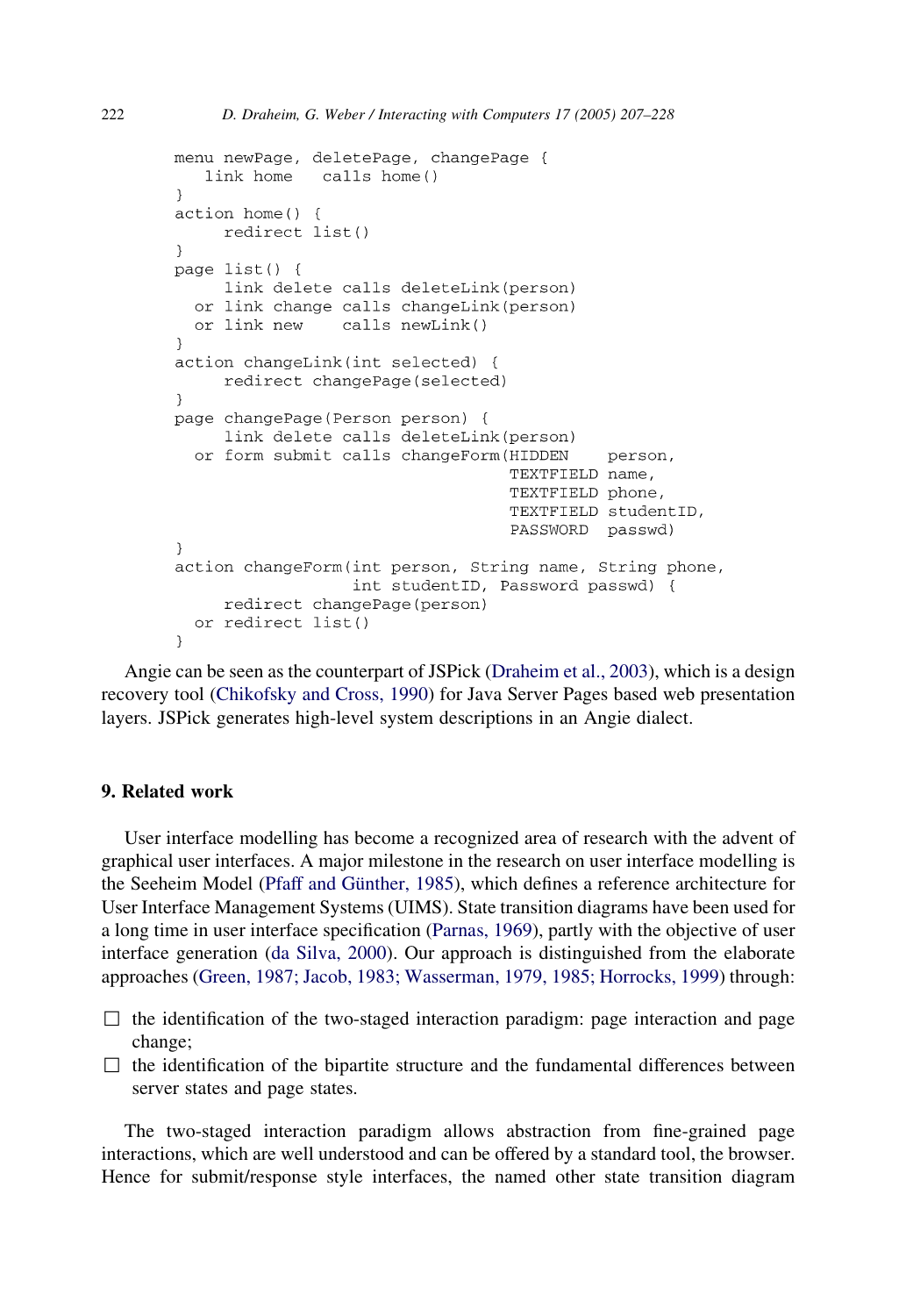approaches are identified as being too fine-grained. Furthermore the system view and dialogue style of these approaches is out of date.

User interface modelling is dominated by the discussion of model-based user interface development environments (MB-UIDE) [\(da Silva, 2000](#page-20-0)). However, again these approaches, when applied to form-based interfaces, work on the level of page interactions, which is inadequately fine-grained. Within the UML community the discussion about dealing with the user interface is still under way ([Cunha and Nunes, 2000](#page-20-0)). In ([da Silva and](#page-20-0) [Paton, 2000\)](#page-20-0) a visual language is proposed for presenting user interfaces. The new artifacts are basically visualizations of page components. The method is tightly coupled with the use-case-driven approach.

DENIM and SILK ([Landay and Myers, 1995; Newman et al., 2003](#page-21-0)) are informal interactive tools that support the early stages of user interface design. They enable the execution of electronic sketches of user interface prototypes. Rettig describes the working practice of simulating user interaction with real users and a paper prototype of a system [\(Rettig, 1994\)](#page-21-0).

OOHDM ([Vilain et al., 2000a,b](#page-21-0)) is a diagrammatic tool for representing web interaction. The diagrams are called user interaction diagrams (UID). They resemble page transition diagrams without server actions. Specific annotations are placed on the transitions concerning required selections by the user. OOHDM is centred around an object-oriented modelling metaphor: the system interface is considered as a collection of objects that are views on classes of a conceptual model.

A stereotype framework specifically for web applications is presented by Conallen [\(Conallen, 1999\)](#page-20-0). This approach allows to model the design level concepts appearing during web site development with a typical web application framework. For this purpose the Conallen approach uses a set of stereotypes. This approach targets rather design than analysis.

The conceptual modelling of hypertext is a separate domain, which has been intensively studied since the beginning of interest in hypertext [\(Nielsen, 1990\)](#page-21-0). A reference model for hypertext based on formal specification with Z is ([Halasz and](#page-20-0) [Schwartz, 1994](#page-20-0)). A complete methodology for hypermedia design called RMM is presented in [\(Isakowitz et al., 1995\)](#page-20-0). The conceptual modelling of navigation was also addressed in the ViewNet approach [\(Ziegler, 1997\)](#page-21-0). These approaches all model content in logical collections of information elements. As such the approaches are related to the modelling of information architectures as they are represented by content management systems. None of the named hypertext modelling approaches use bipartite transition descriptions. The system response in these approaches is unconditional. Therefore, these approaches also have no direct connection to constraint writing.

Statecharts are an extension of state transition diagrams for modelling reactive systems [\(Harel, 1987\)](#page-20-0). The StateWebCharts approach ([Winckler et al., 2001; Winckler and](#page-21-0) [Palanque, 2003](#page-21-0)) extends statecharts in order to model web applications. Consequentially, the StateWebCharts approach distinguishes between user events and system events. States are sets of graphic or executable objects. A request form is an instance for a graphic object as well as a static web page. This approach distinguishes between static, transient, dynamic, and external states. A submit/response interaction can be modelled by a user event triggering a transient state and a system event resulting in a dynamic state.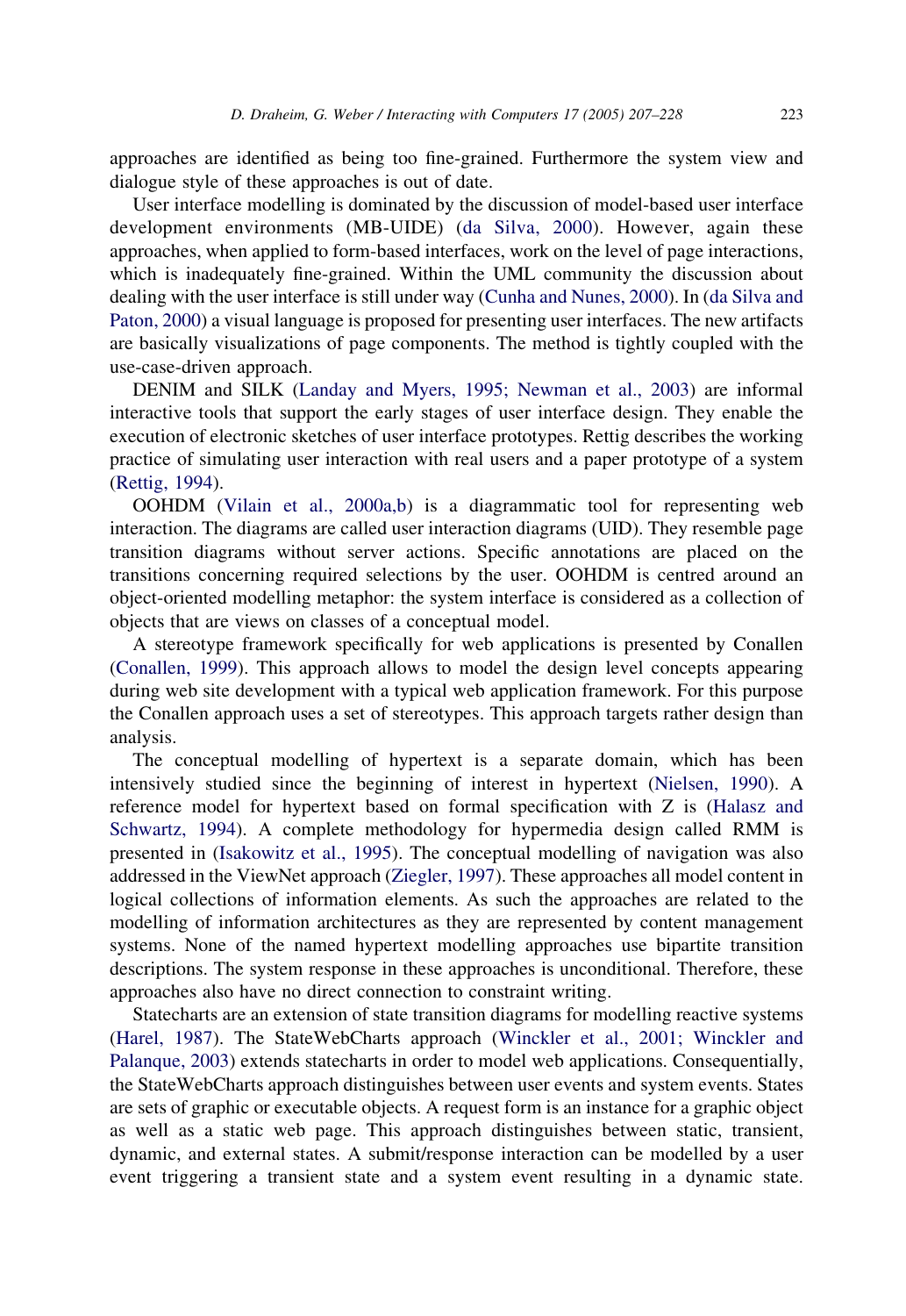The aspects of client-side and server-side execution are fully supported by form storyboards, because they are basic concepts of the approach. In the state machines of form-oriented analysis, states are parameterised, i.e. they are typed. Server action types describe input capabilities, while client page types are high-level descriptions of reports offered to the user. In StateWebCharts, data flow can be described by annotations to the transitions. Hierarchy and orthogonality of statecharts are exploited by the StateWebChart approach for modularisation and the modelling of non-modal dialogue and their mutual interdependencies.

In the early contribution of Zhaneg and Pong ([Zheng and Pong, 1992](#page-21-0)) statecharts are already employed to give semantics to frame-based, scrolling-based hypertexts. The approach HMBS (Hypermedia Based on Statecharts) discusses patterns for modelling advanced concepts such as hierarchical views, access control, versioning and navigational contexts ([Oliveira et al., 2001\)](#page-21-0). However, neither approach goes beyond the modelling of mere static hypertext, i.e. they are not designed for modelling system state dependent dialogues.

An early Petri-net based approach to hypertext modelling is presented in [\(Stotts and](#page-21-0) [Furuta, 1989](#page-21-0)). TADEUS (Elwert and Schlungbaum, 1995, 1996; Müller et al., 2001) is also a Petri-net based approach. However, like form storyboarding, this user interface modelling technique is technology independent. Moreover, TADEUS is supported by an MB-UIDE tool that is suited for prototyping coarse-grained dialogues. The automatic generation is driven by an object model and a dialogue model, which is a Petri-net. Petrinets are a state transition formalism based on bipartite graphs. Form storyboards resemble Petri-nets due to the fact that server actions resemble Petri-net transitions. Petri-nets as a finite state machine model are classically conceived as being never in a state corresponding to a transition. The main difference between Petri-nets and bipartite state diagrams is therefore, that the state of a Petri-net is not necessarily a single bubble, but possibly a compound state, depending on the type of Petri-net, e.g. a function from bubbles to numbers for place/transition nets. It is possible to give formcharts a Petri-net semantics, e.g. by defining client pages as places and introducing a Petri-net transition for every path of length two to another client page. However, such a Petri-net semantics involves only trivial transitions, i.e. transitions with one ingoing and one outgoing edge.

WebML is a visual language for conceptual modelling of complex web sites [\(Ceri et al.,](#page-19-0) [2000a,b](#page-19-0)), in which all concepts are defined visually as well as in XML. WebML offers icons for page elements for composing web sites, e.g. catalogue pages and single item views. The model of the web sites involves a number of orthogonal divisions, or models (structural, composition, navigation, presentation and personalization). The structural model is in principle a semantic data model described in XML. The composition model is a description of page content based on the data model. The navigation model describes hyperlinks between the pages, with a distinction between so-called contextual links, which are induced by the structure of the data model, and non-contextual links, which are freely defined. The WebML approach can therefore be seen as an advanced and customisable successor of model-driven interface generators. The basic idea of such systems is to generate all contextual links from the model. Advanced systems like WebML offer on the other hand the possibility of choosing between the contextual links as well as of using freely definable links. Links in WebML are directed edges, which lead typically from page to page and form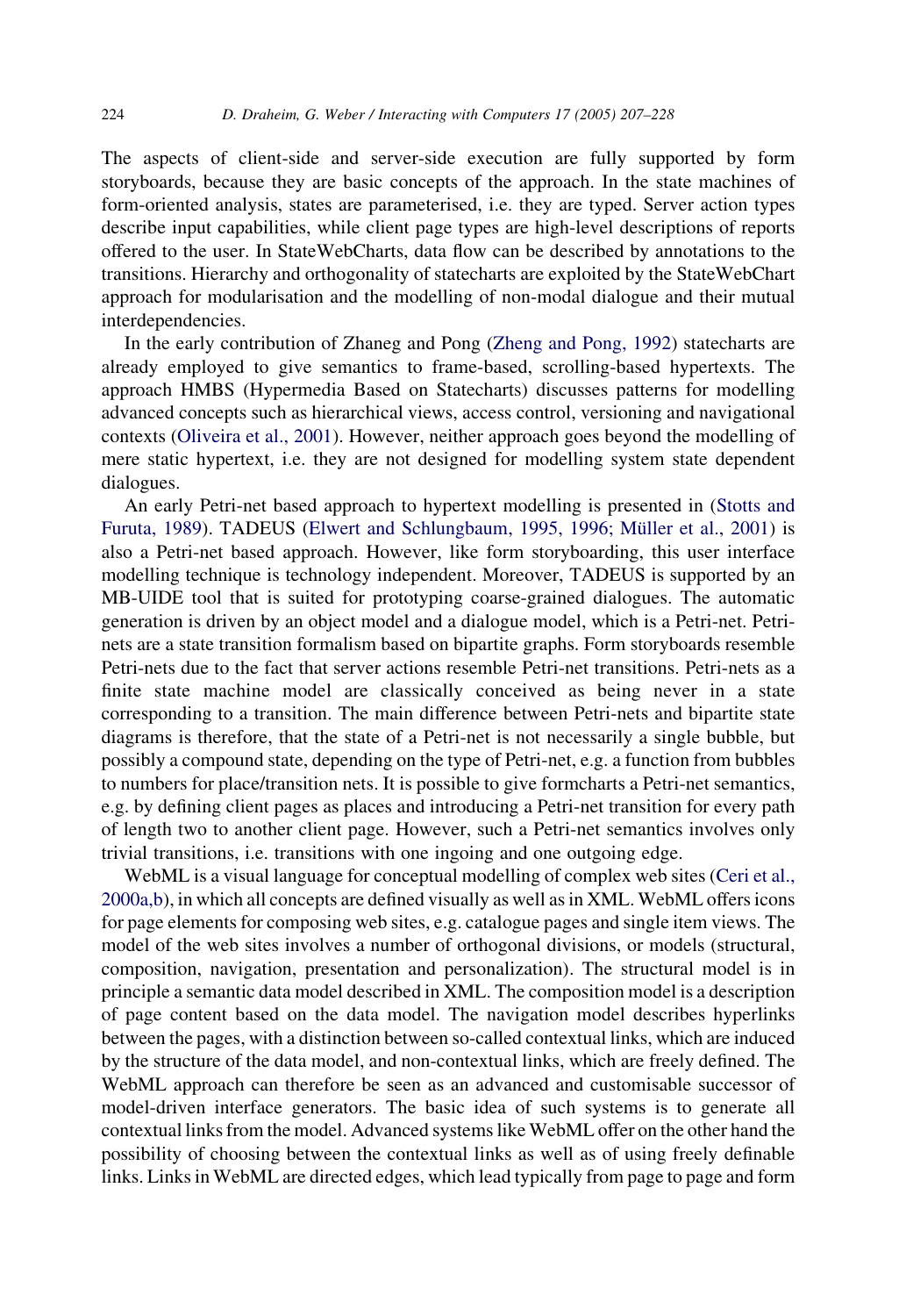therefore, a non-bipartite navigation model. WebML also offers a mechanism for accessing so-called generic external operations by model elements called operation units [\(Ceri et al.,](#page-20-0) [2000b\)](#page-20-0). Operation units have conditional output similar to server actions in form-oriented analysis. However operation units perform asynchronous computations. They are activated by a designated link after which they can perform operations of arbitrary length. They can then leave content in other WebML-modelled units.

In comparison with other tools, Angie can be seen to be on the declarative side, while other tools typically fall on the more operational side. We can see this if we compare Angie with web presentation frameworks; Angie does not prescribe architecture or design, even if it works very well with concrete technologies. This is our very aim in making an abstraction; we want to add value for the concrete technology, yet we do not want to be tied to a concrete technology. In that sense a high level language like Angie directly supports an architecture like SUNs Model 2 JSP architecture. Our proposal neither encourages nor discourages concrete architectures or designs. Instead, it starts as a best practice for documenting JSP-based systems and ends up as a development discipline for such systems. This is in contrast to, for example, the Struts framework [\(Davis 2001\)](#page-20-0), which leads to very particular Model 2 architectures only. Struts suggest dynamic type checking. Angie on the other hand consequently performs static type checking and ensures that the resulting system is statically well-typed.

In comparing tools like Angie one has to be aware of the precise task this tool is designed for. For example, it has nothing to do with Web authoring tools, which are more related to content management systems, another important technology class. Such tools typically also achieve a higher level of abstraction, but this targets questions of information modularity, as expressed in description languages like WebML. It is interesting to compare Angie with interactive tools, e.g. Wizards [\(Borck, 2003\)](#page-19-0) and graphical IDEs. From the software engineering standpoint the important advantage of Angie is that you have a specification in the form of the Angie source code, while in the case of Wizards you have only the resulting system. The functionality of Angie is different from tools like those described by [Nguyen and Srinivasan \(1996\)](#page-21-0), which provide an interconnection between different language paradigms like HTML and SQL. Angie takes one signature specification and generates code in the different paradigms, Java and HTML, according to this signature specification.

A current school in requirements engineering is the use-case driven approach. HCI specifications as defined in the several versions of this approach ([Jacobson, 1992; Jacobson](#page-20-0) [et al., 1999](#page-20-0)) specifically target the modelling of GUI-based dialogues. The approach does not yield a clear layering of user interfaces into page interactions and page changes.

A state machine based approach has been recently proposed for modelling workflow aspects of web applications [\(Mohan et al., 2002](#page-21-0)). In this approach, the state of the application represents the interaction options of a set of users, not a single user. The approach aims at modelling multi-party dialogues like auctions, and covers the mutual dependency of the interaction options available to the single parties. The proposal is not based on a bipartite state machine as is the case with form storyboards. It could be thought of as combining form storyboarding for modelling single user dialogues with the method in [Mohan et al. \(2002\)](#page-21-0) for modelling multi-party aspects of the system under consideration.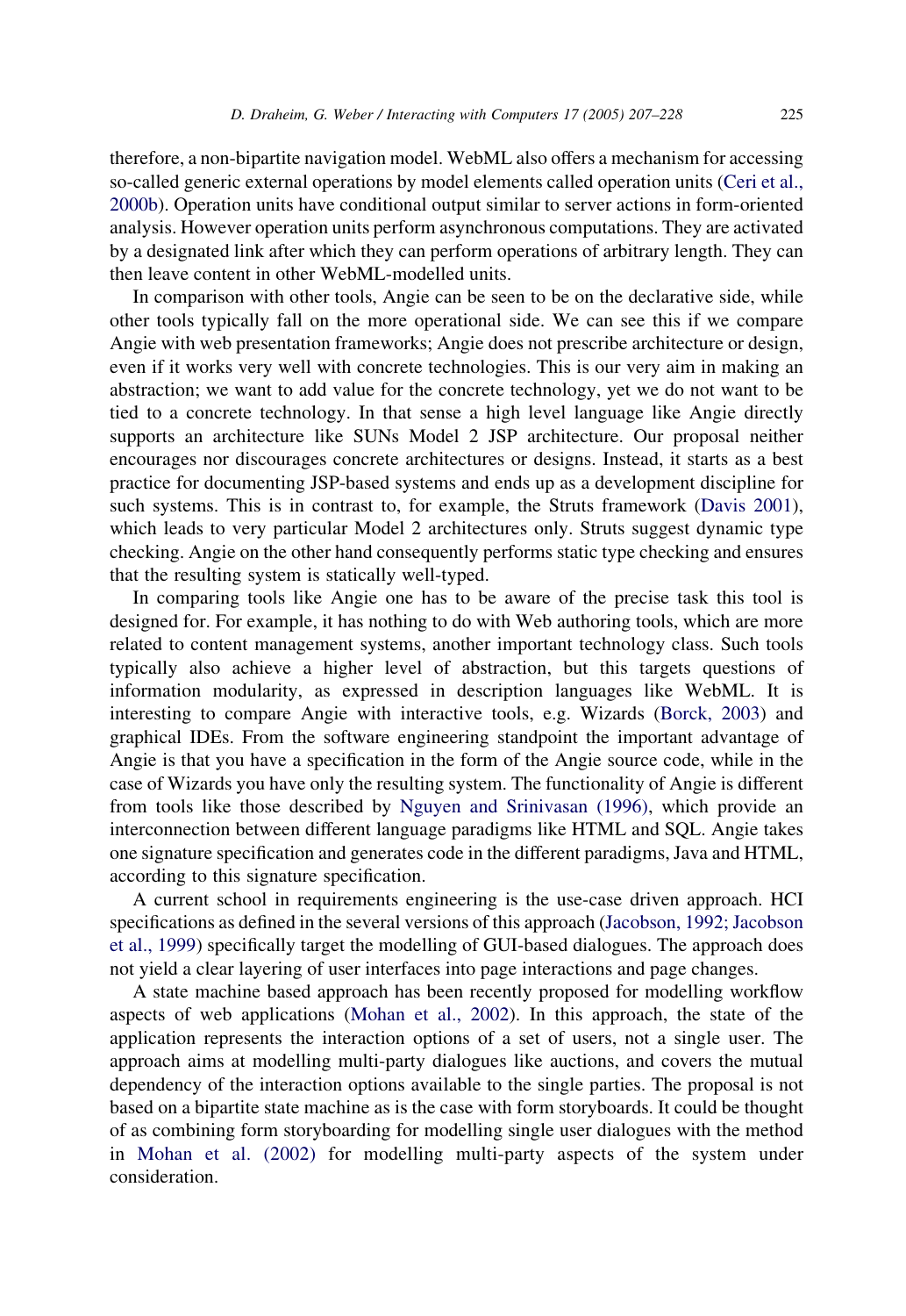<span id="page-19-0"></span>A recent shift in software processes is the move towards so-called agile methodologies ([Cockburn, 2001\)](#page-20-0). The focus is here on reducing the process overhead in favour of a strongly iterative development. This approach is also intended to deliver flexibility with respect to changing requirements. Our method of form storyboarding can be used easily with agile methodologies due to the similarity between form storyboards and the code architecture. With the form storyboard union paradigm, form storyboarding can easily cope with changing requirements.

# 10. Further directions

Enterprise systems are a type of system, where so-called business rules are automated. The term 'business rule' refers to a high-level data manipulation rule, which is executable manually or mechanically. Business rules or parts thereof which are not mechanically executable require human intervention, especially human judgement. This may occur in the case of primary data input or it may occur at even more obvious decision points.

The notion of submit/response style systems is a framework in which we can model business rules, and it can be seen as a novel concept for a virtual business machine, i.e. a machine which is directly able to execute business logic, regardless of whether it includes human interaction or not. We can now forge the important notion with which to refer to business logic requirements in their form as executable programs of this virtual machine. We call the program of this virtual machine the *business logic* of the application.

These considerations lead to another key concept in our considerations, namely executable specification. If our business logic can be conceived as the program of a virtual business machine, then our specification method is nothing less than a high-level programming language. In fact, some decades ago, the concept of such languages for datacentric applications appeared so natural that the terminology 'fourth generation languages' was coined for these types of languages. This term 'fourth generation language' can now be said to be tied to the even more specialized look-and-feel of such a language, such as ABAP-4 in the SAP system. Fourth generation languages are typically tightly integrated into single-vendor platforms. The modelling method presented here can nevertheless be seen as an integration of practical experiences from fourth generation languages into a state-of-the-art modelling style. In principle it is therefore conceivable that in future a business platform running as a virtual machine on common platforms could interpret the business logic directly.

### References

- Benyon, D., Macaulay, C., 2002. Scenarios and the HCI-SE design problem, Interacting with Computers, vol. 14. Elsevier pp. 397–405.
- Borck, J.R., March 2003. WebSphere Studio Application Developer 4.0., JavaWorld.

Ceri, S., Fraternali, P., Paraboschi, S., 2000a. Web Modeling Language(WebML): a modeling language for designing web sites, Proceedings of the Ninth International World Wide Web Conference. Elsevier pp. 137–157.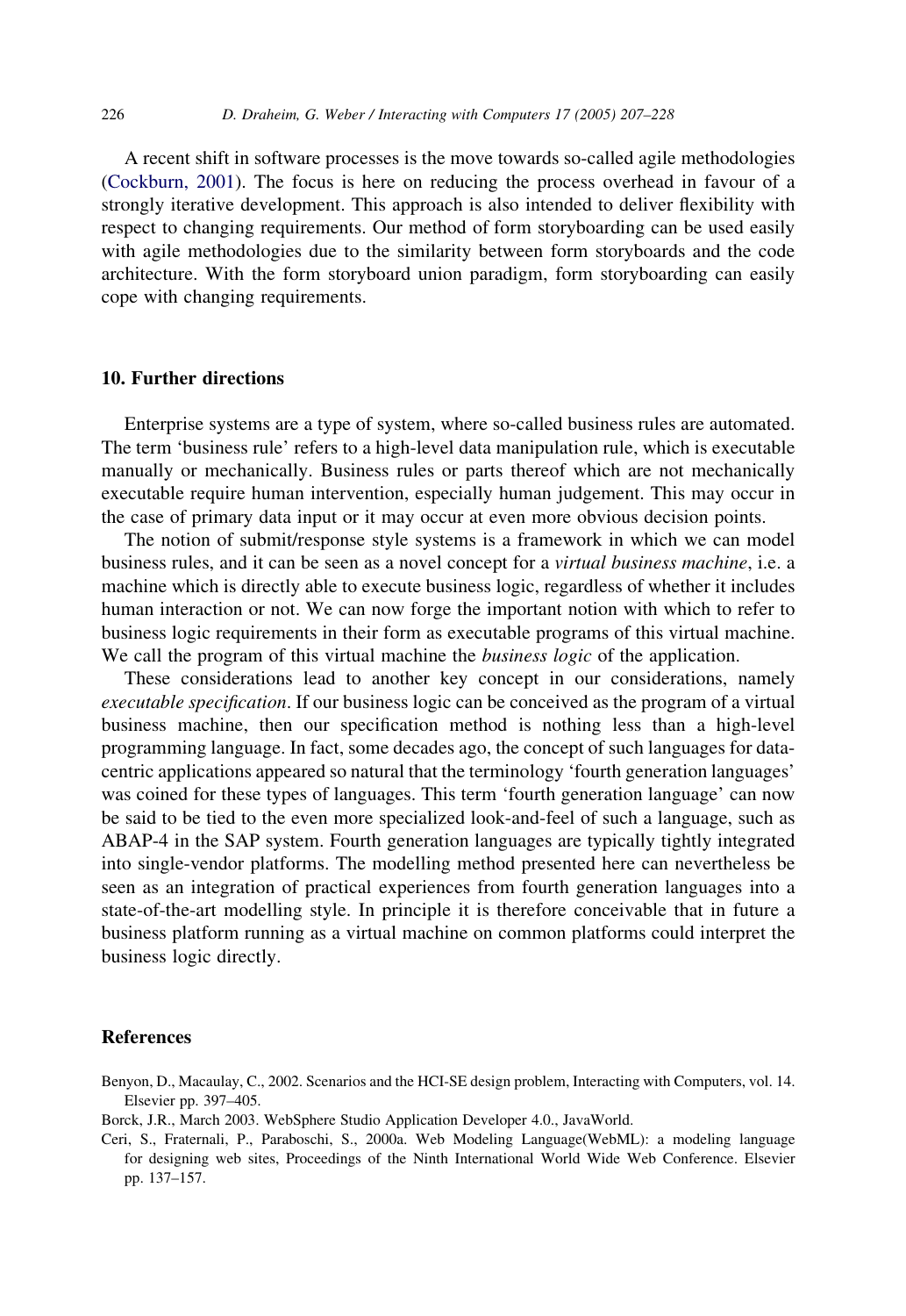- <span id="page-20-0"></span>Ceri, S., Fraternali, P., Bongio, A., Maurino, A., 2000. Modeling data entry and operations in WebML, Proceedings of WebDB 2000, Dallas 2000.
- Chikofsky, E.J., Cross, J.H., 1990. Reverse engineering and design recovery: a taxonomy. IEEE Software 1990, 13–17.
- Cockburn, A., 2001. Agile Software Development. Addison-Wesley, Reading, MA.
- Conallen, J., 1999. Modeling web application architectures with UML. Communications of the ACM 42 (10), 63– 70.
- Cunha, J.F.E., Nunes, N.J., 2000. Towards a UML profile for interaction design: the wisdom approach, Lecture Notes in Computer Science 1939, Proceedings of UML'2000, York 2000.
- da Silva, P.P., 2000. User interface declarative models and development environments: a survey, Proceedings of Seventh International Workshop on Design, Specification and Verification of Interactive Systems, LNCS, vol. 1946. Springer, Berlin.
- da Silva, P.P., Paton, N.W., 2000. UMLi: the unified modeling language for interactive applications, Lecture Notes in Computer Science 1939, Proceedings of UML'2000, York 2000.
- Davis, M., February 2001. Struts—an Open-source MVC Implementation. IBM developerWorks.
- Draheim, D., Weber, G., 2002. Strongly typed server pages, Proceedings of the 5th Workshop on Next Generation Information Technologies and Systems, LNCS 2382. Springer, Berlin.
- Draheim, D., Weber, G., 2003a. Storyboarding form-based interfaces, Proceedings of INTERACT 2003-Ninth IFIP TC13 International Conference on Human–Computer Interaction. IOS Press.
- Draheim, D., Weber, G., 2003b. Modeling submit/response style systems with form charts and dialogue constraints, Proceedings of the Workshop on Human Computer Interface for Semantic Web and Web Applications, LNCS 2889. Springer, Berlin.
- Draheim, D., Weber, G., 2004a. Specification and generation of model 2 web interfaces, Proceedings of APCHI 2004-6th Asia-Pacific Conference on Computer–Human Interaction. LNCS. Springer, Berlin.
- Draheim, D., Weber, G., 2004b. Form-Oriented Analysis—A New Methodology to Model Form-Based Applications. Springer, Berlin.
- Draheim, D., Fehr, E., Weber, G., 2003. JSPick-A server pages design recovery tool, Proceedings of the Seventh European Conference on Software Maintenance and Reengineering. IEEE Press.
- Elwert, T., Schlungbaum, E., 1995. Modelling and generation of graphical user interfaces in the TADEUS approach, in: Palanque, P., Bastide, R. (Eds.), Designing, Specification, and Verification of Interactive Systems. Springer, Wien, pp. 193–208.
- Elwert, T., Schlungbaum, E., 1996. Dialogue graphs—a formal and visual specification technique for dialogue modelling, Proceedings of the BCS-FACS Workshop on Formal Aspects of the Human Computer Interface. The British Computer Society, Springer.
- Green, M., 1987. A survey of three dialogue models. ACM Transactions on Graphics 5 (3), 244–275.
- Halasz, F., Schwartz, M., 1994. The Dexter hypertext reference model. Communications of the ACM 37 (2), 30– 39.
- Harel, D., 1987. Statecharts: A Visual Formalism for Complex Systems, Science of Computer Programming. Elsevier, Amsterdam pp. 231–274.
- Hayes, P.J., 1985. Executable interface definitions using form-based interface abstractions. Advances in Human– Computer Interaction 1.
- Horrocks, I., 1999. Constructing the User Interface with Statecharts. Addison-Wesley, Reading, MA.
- IEEE Std 830-1993, 1993. Recommended Practice for Software Requirements Specifications. Software Engineering Standards Committee of the IEEE Computer Society, New York.
- Isakowitz, T., Stohr, E.A., Balasubramanian, P., 1995. RMM: a methodology for structured hypermedia design. Communications of the ACM 38 (8), 34–44.
- Jacob, R.J.K., 1983. Using formal specifications in the design of a human–computer interface. Communications of the ACM 26 (4), 259–264.
- Jacobson, I., 1992. Object-Oriented Software Engineering: A Use Case Driven Approach. Addison-Wesley, Reading, MA.
- Jacobson, I., Booch, G., Rumbaugh, J., 1999. The Unified Software Development Process. Addison-Wesley, Reading, MA.